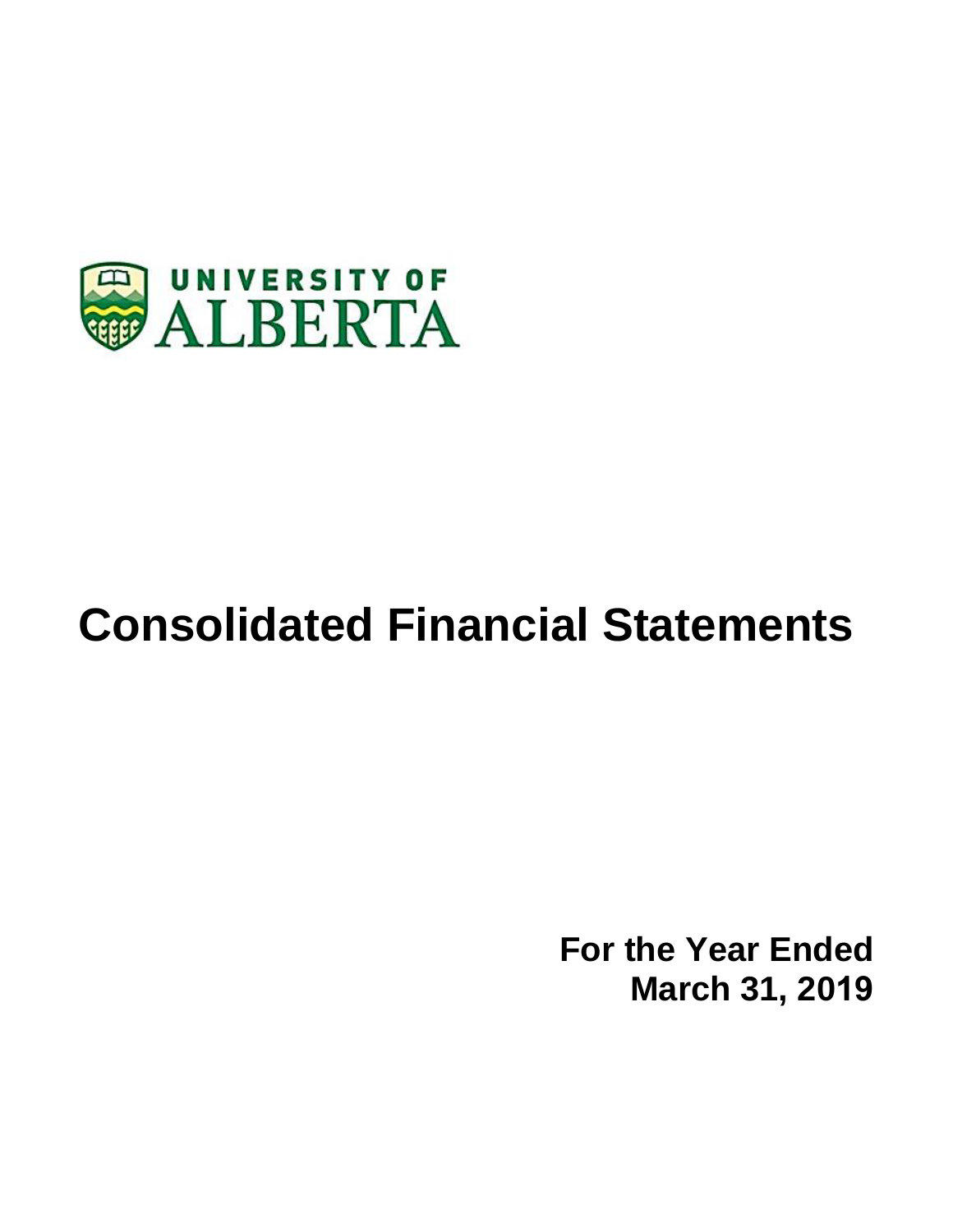# **TABLE OF CONTENTS**

# **FINANCIAL REPORTING**

3rd Floor Administration Building • University of Alberta • Edmonton • Canada • T6G 2M7 Telephone: (780) 492-3000 • Fax: (780) 492-2846 Website: www.ualberta.ca/finance-procurement-planning/financial-management E-mail: fs.requests@ualberta.ca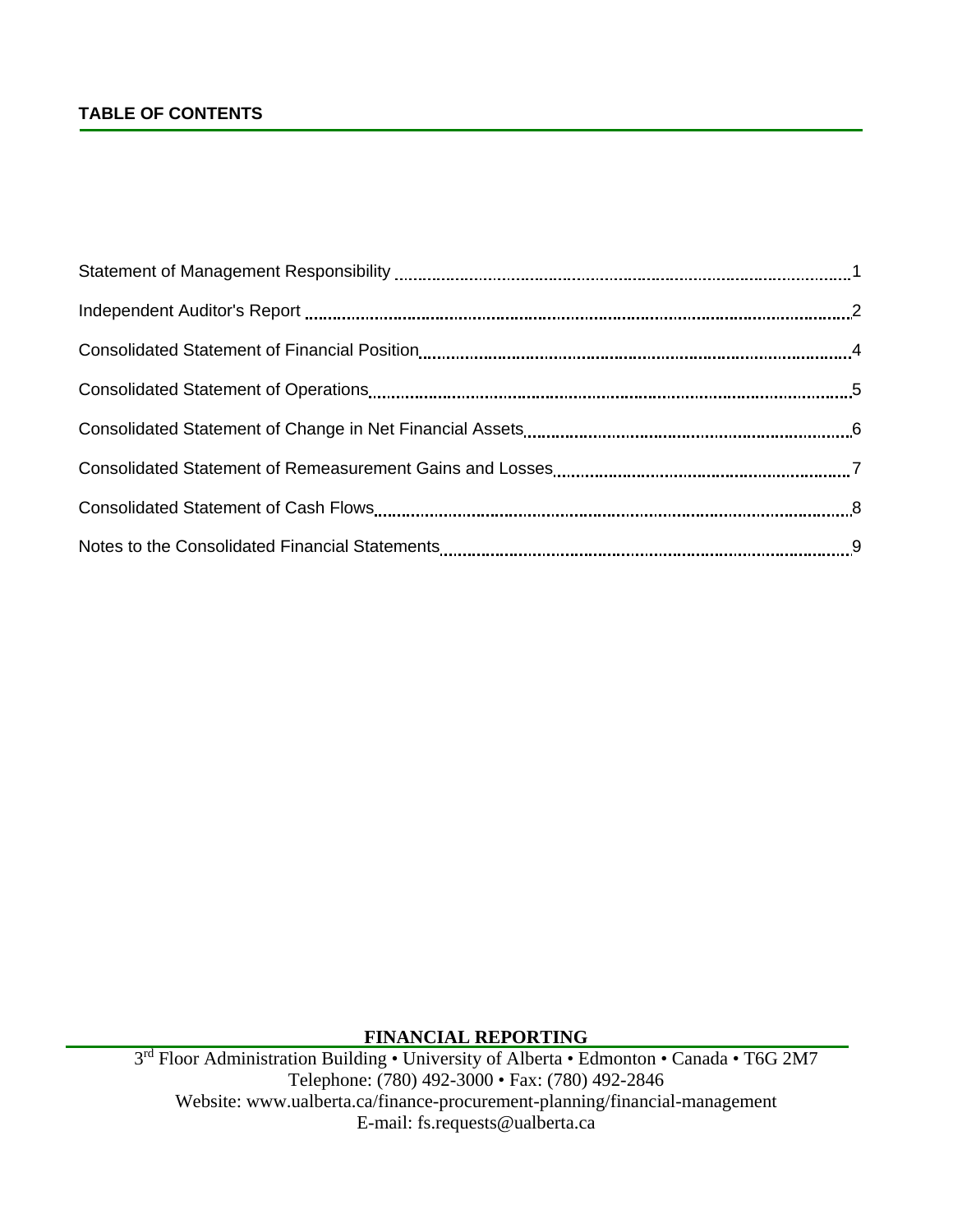# **STATEMENT OF MANAGEMENT RESPONSIBILITY YEAR ENDED MARCH 31, 2019**

The consolidated financial statements of the University of Alberta have been prepared by management in accordance with Canadian public sector accounting standards. The consolidated financial statements present fairly the financial position of the university as at March 31, 2019 and the results of its operations, remeasurement gains and losses, changes in net financial assets and cash flows for the year then ended.

In fulfilling its responsibilities and recognizing the limits inherent in all systems, management has developed and maintains a system of internal control designed to provide reasonable assurance that university assets are safeguarded from loss and that the accounting records are a reliable basis for the preparation of the consolidated financial statements.

The Board of Governors is responsible for reviewing and approving the consolidated financial statements, and overseeing management's performance of its financial reporting responsibilities.

The Board of Governors carries out its responsibility for review of the consolidated financial statements principally through its Audit and Risk Committee. With the exception of the President, all members of the Audit and Risk Committee are not employees of the university. The Audit and Risk Committee meets with management and the external auditors and internal auditors to discuss the results of audit examinations and financial reporting matters. The external and internal auditors have full access to the Audit and Risk Committee, with and without the presence of management.

These consolidated financial statements have been reported on by the Auditor General of Alberta, the auditor appointed under the *Post-secondary Learning Act*. The Independent Auditor's Report outlines the scope of the audit and provides the audit opinion on the fairness of presentation of the information in the consolidated financial statements.

*Original signed by David H. Turpin Original signed by Gitta Kulczycki*

President and Vice-Chancellor **Vice-President (Finance & Administration)** Vice-President (Finance & Administration) and Chief Financial Officer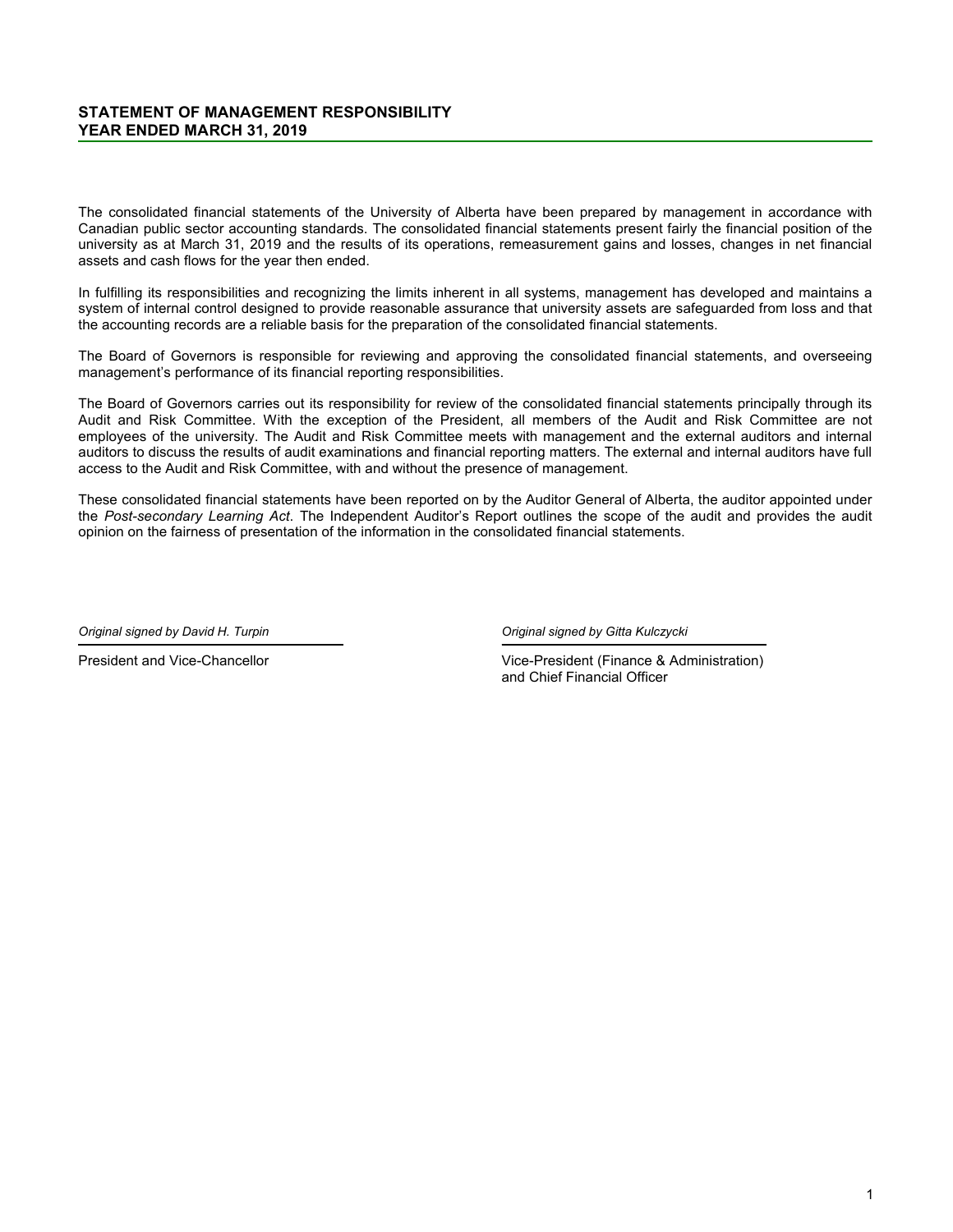

Independent Auditor's Report

To the Board of Governors of the University of Alberta

# **Report on the Consolidated Financial Statements**

### **Opinion**

I have audited the consolidated financial statements of the University of Alberta which comprise the consolidated statement of financial position as at March 31, 2019, and the consolidated statements of operations, change in net financial assets, remeasurement gains and losses, and cash flows for the year then ended, and notes to the consolidated financial statements, including a summary of significant accounting policies.

In my opinion, the accompanying consolidated financial statements present fairly, in all material respects, the consolidated financial position of the University of Alberta and its subsidiaries (together, the University) as at March 31, 2019, and the results of its operations, its remeasurement gains and losses, its changes in net financial assets, and its cash flows for the year then ended in accordance with Canadian public sector accounting standards.

# **Basis for opinion**

I conducted my audit in accordance with Canadian generally accepted auditing standards. My responsibilities under those standards are further described in the Auditor's Responsibilities for the Audit of the Consolidated Financial Statements section of my report. I am independent of the University in accordance with the ethical requirements that are relevant to my audit of the consolidated financial statements in Canada, and I have fulfilled my other ethical responsibilities in accordance with these requirements. I believe that the audit evidence I have obtained is sufficient and appropriate to provide a basis for my opinion.

#### **Other information**

Management is responsible for the other information. The other information comprises the information included in the University's Annual Report but does not include the consolidated financial statements and my auditor's report thereon. The University's Annual Report is expected to be made available to me after the date of this auditor's report.

My opinion on the consolidated financial statements does not cover the other information and I do not express any form of assurance conclusion thereon.

In connection with my audit of the consolidated financial statements, my responsibility is to read the other information identified above and, in doing so, consider whether the other information is materially inconsistent with the consolidated financial statements or my knowledge obtained in the audit, or otherwise appears to be materially misstated.

If, based on the work I will perform on this other information, I conclude that there is a material misstatement of this other information, I am required to communicate the matter to those charged with governance.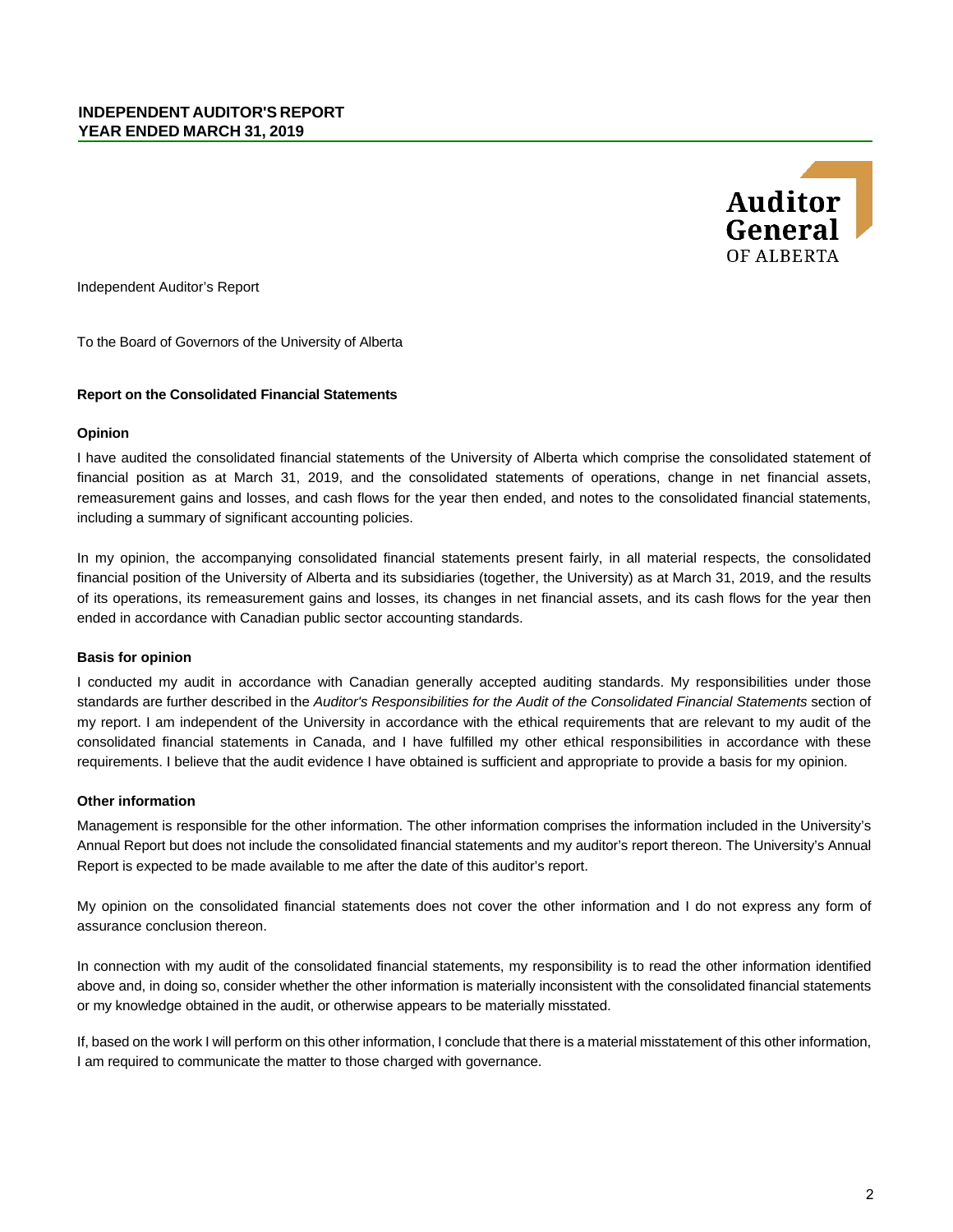# **INDEPENDENT AUDITOR'S REPORT YEAR ENDED MARCH 31, 2019**

# **Responsibilities of management and those charged with governance for the consolidated financial statements**

Management is responsible for the preparation and fair presentation of the consolidated financial statements in accordance with Canadian public sector accounting standards, and for such internal control as management determines is necessary to enable the preparation of the consolidated financial statements that are free from material misstatement, whether due to fraud or error.

In preparing the consolidated financial statements, management is responsible for assessing the University's ability to continue as a going concern, disclosing, as applicable, matters related to going concern and using the going concern basis of accounting unless an intention exists to liquidate or to cease operations, or there is no realistic alternative but to do so.

Those charged with governance are responsible for overseeing the University's financial reporting process.

# **Auditor's responsibilities for the audit of the consolidated financial statements**

My objectives are to obtain reasonable assurance about whether the consolidated financial statements as a whole are free from material misstatement, whether due to fraud or error, and to issue an auditor's report that includes my opinion. Reasonable assurance is a high level of assurance, but is not a guarantee that an audit conducted in accordance with Canadian generally accepted auditing standards will always detect a material misstatement when it exists. Misstatements can arise from fraud or error and are considered material if, individually or in the aggregate, they could reasonably be expected to influence the economic decisions of users taken on the basis of these consolidated financial statements.

As part of an audit in accordance with Canadian generally accepted auditing standards, I exercise professional judgment and maintain professional skepticism throughout the audit. I also:

- Identify and assess the risks of material misstatement of the consolidated financial statements, whether due to fraud or error, design and perform audit procedures responsive to those risks, and obtain audit evidence that is sufficient and appropriate to provide a basis for my opinion. The risk of not detecting a material misstatement resulting from fraud is higher than for one resulting from error, as fraud may involve collusion, forgery, intentional omissions, misrepresentations, or the override of internal control.
- Obtain an understanding of internal control relevant to the audit in order to design audit procedures that are appropriate in the circumstances, but not for the purpose of expressing an opinion on the effectiveness of the University's internal control.
- Evaluate the appropriateness of accounting policies used and the reasonableness of accounting estimates and related disclosures made by management.
- Conclude on the appropriateness of management's use of the going concern basis of accounting and, based on the audit evidence obtained, whether a material uncertainty exists related to events or conditions that may cast significant doubt on the University's ability to continue as a going concern. If I conclude that a material uncertainty exists, I am required to draw attention in my auditor's report to the related disclosures in the consolidated financial statements or, if such disclosures are inadequate, to modify my opinion. My conclusions are based on the audit evidence obtained up to the date of my auditor's report. However, future events or conditions may cause the University to cease to continue as a going concern.
- Evaluate the overall presentation, structure and content of the consolidated financial statements, including the disclosures, and whether the consolidated financial statements represent the underlying transactions and events in a manner that achieves fair presentation.
- Obtain sufficient appropriate audit evidence regarding the financial information of the entities or business activities within the University to express an opinion on the consolidated financial statements. I am responsible for the direction, supervision and performance of the group audit. I remain solely responsible for my audit opinion.

I communicate with those charged with governance regarding, among other matters, the planned scope and timing of the audit and significant audit findings, including any significant deficiencies in internal control that I identify during my audit.

[Original signed by W. Doug Wylie, FCPA, FCMA, ICD.D] Auditor General

May 27, 2019 Edmonton, Alberta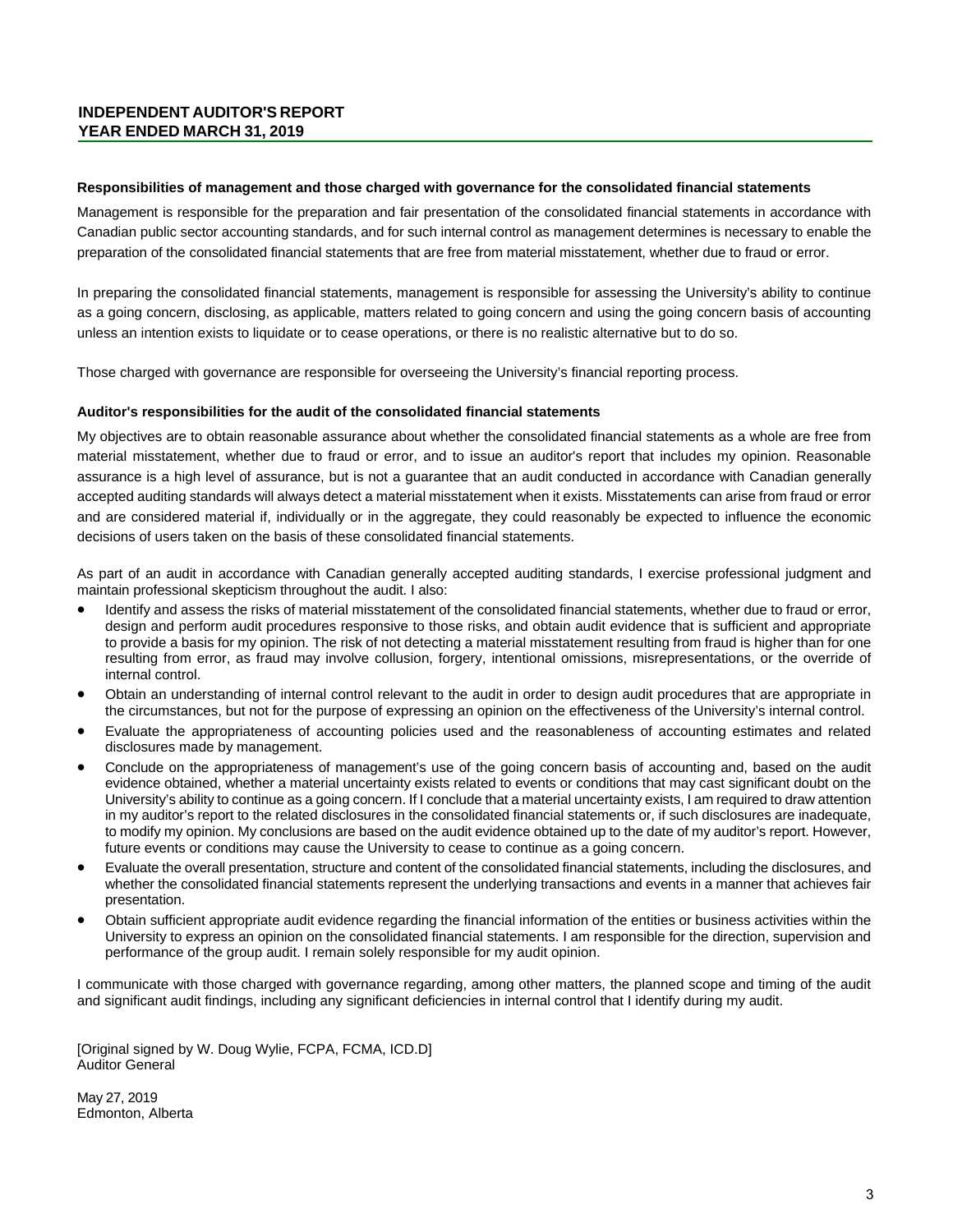# **UNIVERSITY OF ALBERTA CONSOLIDATED STATEMENT OF FINANCIAL POSITION AS AT MARCH 31, 2019**

*(thousands of dollars)*

|                                                                                       | <b>Note</b> | 2019                       | 2018                       |
|---------------------------------------------------------------------------------------|-------------|----------------------------|----------------------------|
| Financial assets excluding portfolio investments restricted for<br>endowments         |             |                            |                            |
| Cash and cash equivalents                                                             | 4           | \$<br>19,581               | \$<br>74,078               |
| Portfolio investments - non-endowment                                                 | 5           | 1,040,126                  | 872,516                    |
| Accounts receivable                                                                   |             | 145,148                    | 153,177                    |
| Inventories held for sale                                                             |             | 2,133                      | 2,340                      |
|                                                                                       |             | 1,206,988                  | 1,102,111                  |
| <b>Liabilities</b>                                                                    |             |                            |                            |
| Accounts payable and accrued liabilities                                              |             | 172,470                    | 179,497                    |
| Employee future benefit liabilities                                                   | 8           | 217,774                    | 237,774                    |
| Debt                                                                                  | 9           | 335,797                    | 350,306                    |
| Deferred revenue                                                                      | 10          | 578,758                    | 548,016                    |
|                                                                                       |             | 1,304,799                  | 1,315,593                  |
| Net debt excluding portfolio investments restricted for<br>endowments                 |             | (97, 811)                  | (213, 482)                 |
| Portfolio investments - restricted for endowments                                     | 5           | 1,432,304                  | 1,379,534                  |
| <b>Net financial assets</b>                                                           |             | 1,334,493                  | 1,166,052                  |
| <b>Non-financial assets</b>                                                           |             |                            |                            |
| Tangible capital assets                                                               | 11          | 2,684,090                  | 2,732,029                  |
| Prepaid expenses                                                                      |             | 8,118                      | 7,981                      |
|                                                                                       |             | 2,692,208                  | 2,740,010                  |
| Net assets before spent deferred capital contributions                                |             | 4,026,701                  | 3,906,062                  |
| Spent deferred capital contributions                                                  | 12          | 1,847,187                  | 1,900,241                  |
| <b>Net assets</b>                                                                     | 13          | \$<br>2,179,514            | \$<br>2,005,821            |
| Net assets is comprised of:<br>Accumulated surplus<br>Accumulated remeasurement gains |             | \$<br>1,928,600<br>250,914 | \$<br>1,729,849<br>275,972 |
|                                                                                       |             |                            |                            |
|                                                                                       |             | \$<br>2,179,514            | \$<br>2,005,821            |

Contingent assets and contractual rights (note 14 and 16)

Contingent liabilities and contractual obligations (note 15 and 17)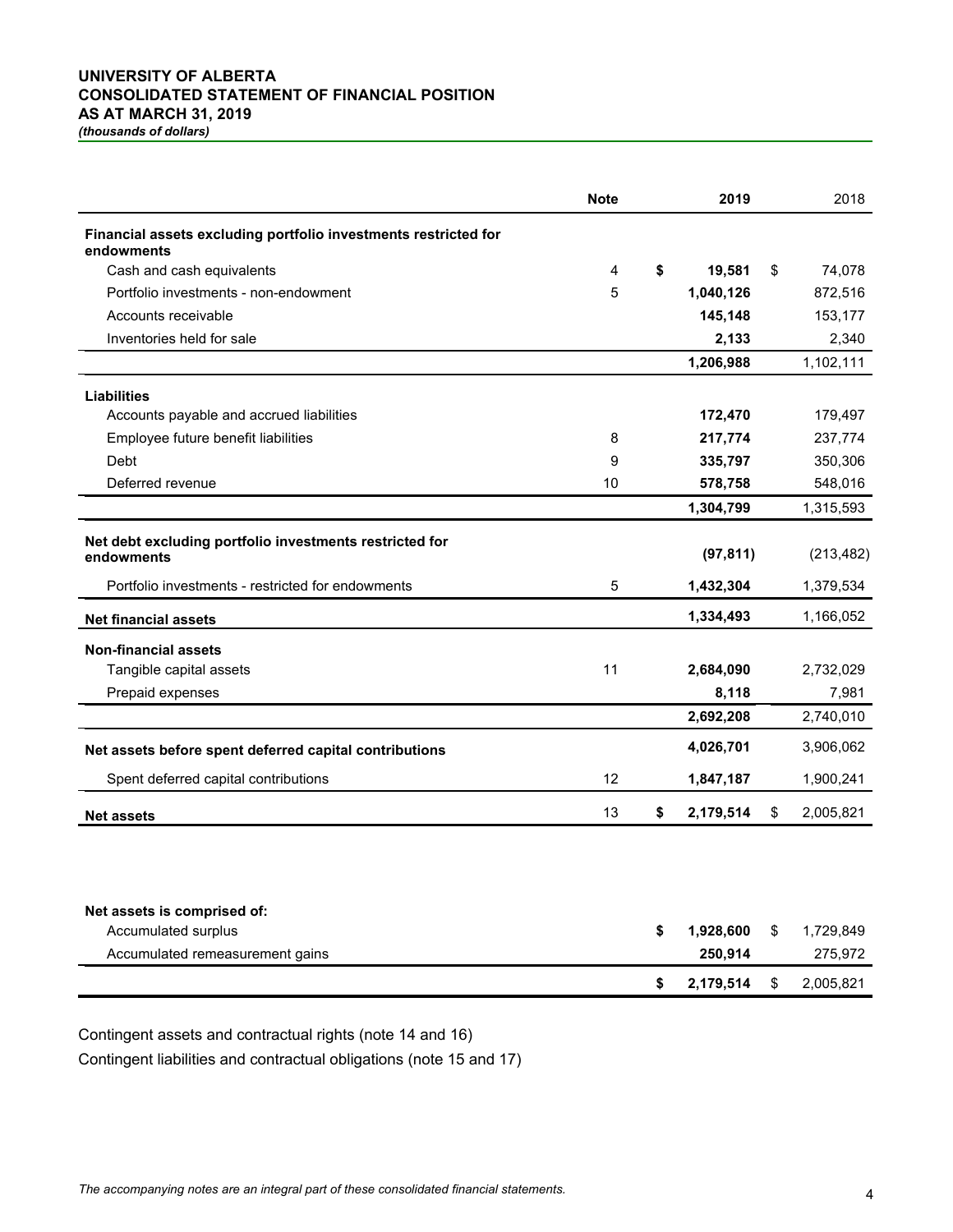# **UNIVERSITY OF ALBERTA CONSOLIDATED STATEMENT OF OPERATIONS YEAR ENDED MARCH 31, 2019**

|                                         | <b>Note</b> | <b>Budget</b><br>(Note 19) |           |    |           | 2018            |
|-----------------------------------------|-------------|----------------------------|-----------|----|-----------|-----------------|
| <b>Revenue</b>                          |             |                            |           |    |           |                 |
| Government of Alberta grants            | 20          | \$                         | 1,021,681 | \$ | 946,643   | \$<br>955,344   |
| Federal and other government grants     | 20          |                            | 190,510   |    | 209,900   | 196,782         |
| Student tuition and fees                |             |                            | 341,218   |    | 353,280   | 336,129         |
| Sales of services and products          |             |                            | 218,863   |    | 214,434   | 215,471         |
| Donations and other grants              |             |                            | 115,244   |    | 146,752   | 153,900         |
| Investment income                       |             |                            | 70,984    |    | 94,489    | 72,098          |
|                                         |             |                            | 1,958,500 |    | 1,965,498 | 1,929,724       |
| <b>Expense</b>                          |             |                            |           |    |           |                 |
| Learning                                |             |                            | 1,193,670 |    | 1,142,132 | 1,150,308       |
| Research                                |             |                            | 509,567   |    | 462,497   | 463,422         |
| Facility operations and maintenance     |             |                            | 136,471   |    | 135,198   | 175,062         |
| Ancillary services                      |             |                            | 104.436   |    | 102,383   | 88,132          |
|                                         |             |                            | 1,944,144 |    | 1,842,210 | 1,876,924       |
| <b>Annual operating surplus</b>         |             | \$                         | 14,356    |    | 123,288   | 52,800          |
| Endowment contributions                 |             |                            |           |    | 36,227    | 25,440          |
| Endowment capitalized investment income |             |                            |           |    | 39,236    | 27,740          |
|                                         |             |                            |           |    | 75,463    | 53,180          |
| <b>Annual surplus</b>                   |             |                            |           |    | 198,751   | 105,980         |
| Accumulated surplus, beginning of year  |             |                            |           |    | 1,729,849 | 1,623,869       |
| Accumulated surplus, end of year        | 13          |                            |           | \$ | 1,928,600 | \$<br>1,729,849 |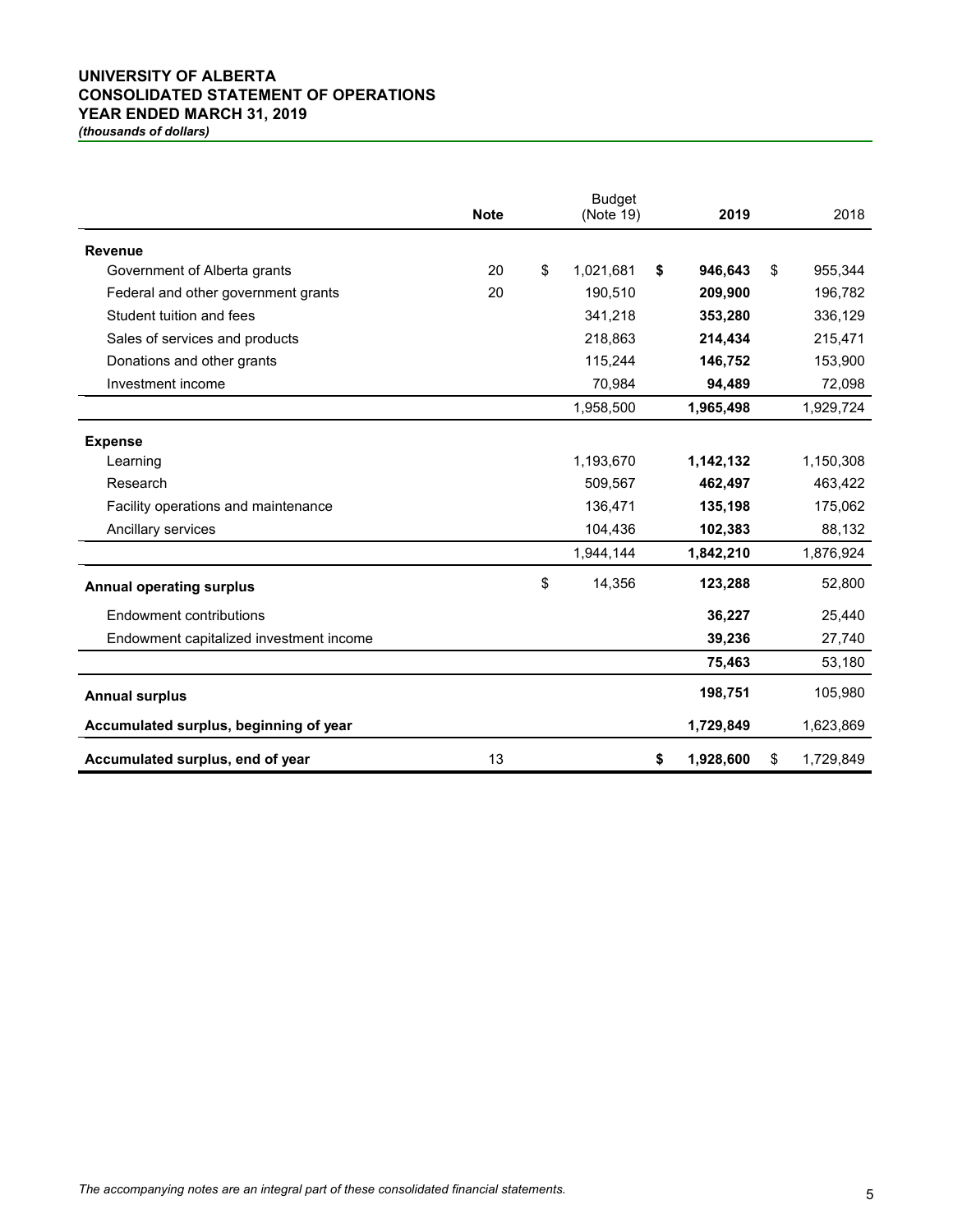# **UNIVERSITY OF ALBERTA CONSOLIDATED STATEMENT OF CHANGE IN NET FINANCIAL ASSETS YEAR ENDED MARCH 31, 2019**

|                                                                      | <b>Budget</b><br>(Note 19) | 2019            |    | 2018       |
|----------------------------------------------------------------------|----------------------------|-----------------|----|------------|
| Annual surplus                                                       | \$                         | \$<br>198,751   | \$ | 105,980    |
| Acquisition of tangible capital assets, net of proceeds on disposals | (216,930)                  | (124, 342)      |    | (197, 691) |
| Amortization of tangible capital assets                              | 181,878                    | 172,006         |    | 172,139    |
| Loss on disposal of tangible capital assets                          |                            | 275             |    | 4,443      |
|                                                                      | (35,052)                   | 47,939          |    | (21,109)   |
| Change in prepaid expenses                                           | (200)                      | (137)           |    | (782)      |
| Change in spent deferred capital contributions                       | 5,586                      | (53, 054)       |    | (21, 515)  |
| Change in accumulated remeasurement gains                            |                            | (25,058)        |    | 26,673     |
| (Decrease) increase in net financial assets                          |                            | 168,441         |    | 89,247     |
| Net financial assets, beginning of year                              |                            | 1,166,052       |    | 1,076,805  |
| Net financial assets, end of year                                    | \$                         | \$<br>1,334,493 | S  | 1,166,052  |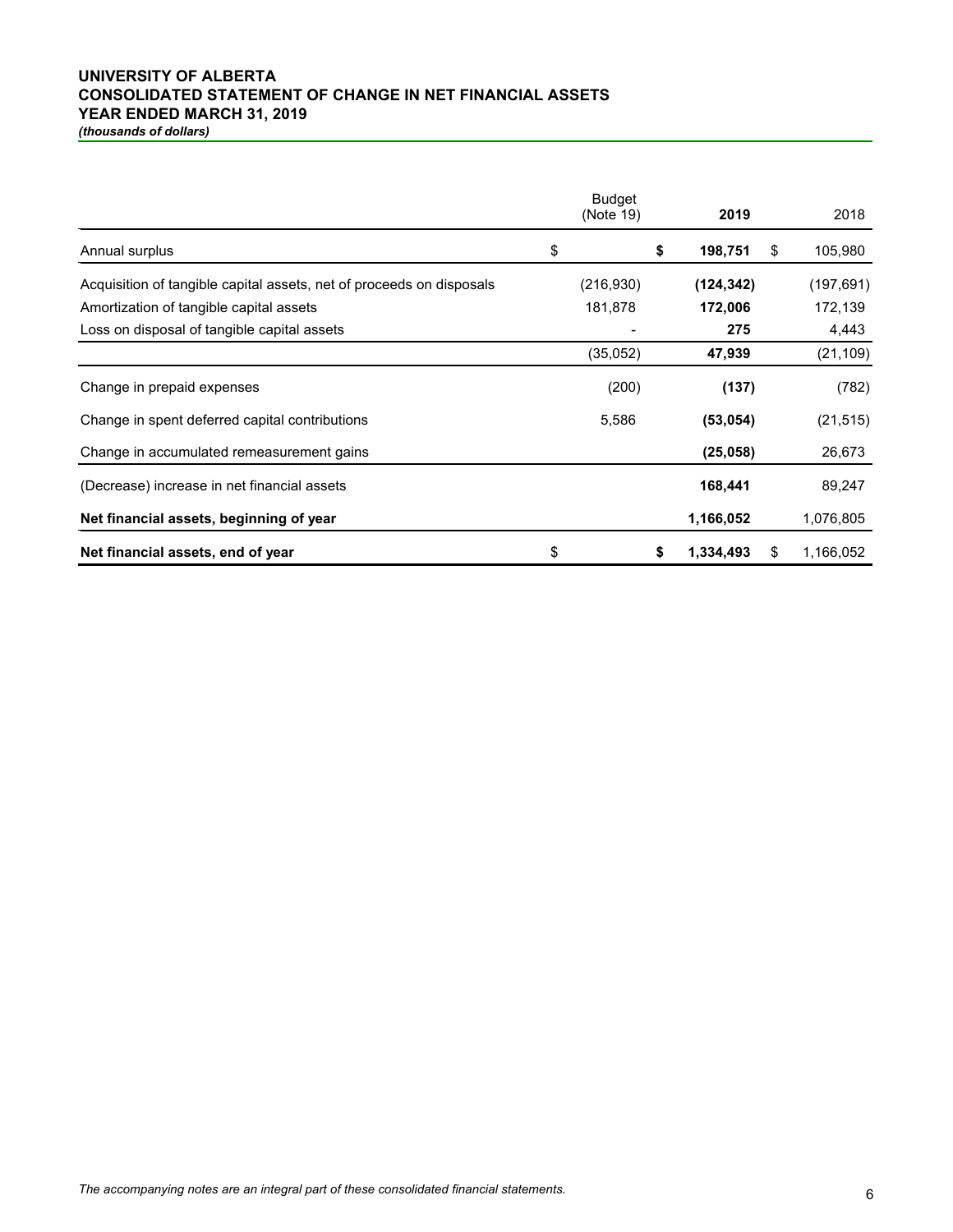# **UNIVERSITY OF ALBERTA CONSOLIDATED STATEMENT OF REMEASUREMENT GAINS AND LOSSES YEAR ENDED MARCH 31, 2019**

|                                                               | <b>Note</b> | 2019          | 2018          |
|---------------------------------------------------------------|-------------|---------------|---------------|
| Accumulated remeasurement gains, beginning of year            |             | \$<br>275,972 | \$<br>249,299 |
| Unrealized gains attributable to:                             |             |               |               |
| Portfolio investments - non-endowment:                        |             |               |               |
| Quoted in an active market                                    |             | 8,778         | 11,509        |
| Designated at fair value                                      |             | 4,143         | 3,160         |
| Portfolio investments - restricted for endowments:            |             |               |               |
| Quoted in an active market                                    |             | 42,822        | 61,838        |
| Designated at fair value                                      |             | 8,676         | 7,681         |
| Amounts reclassified to consolidated statement of operations: |             |               |               |
| Portfolio investments - non-endowment:                        |             |               |               |
| Quoted in an active market                                    |             | (10, 803)     | (7, 177)      |
| Designated at fair value                                      |             | (3,601)       | (1,220)       |
| Portfolio investments - restricted for endowments:            |             |               |               |
| Quoted in an active market                                    |             | (62, 425)     | (43, 691)     |
| Designated at fair value                                      |             | (12, 648)     | (5, 427)      |
| Net change for the year                                       |             | (25,058)      | 26,673        |
| Accumulated remeasurement gains, end of year                  | 13          | \$<br>250,914 | \$<br>275,972 |
|                                                               |             |               |               |
| Accumulated remeasurement gains is comprised of:              |             |               |               |
| Portfolio investments - non-endowment                         |             | \$<br>41,880  | \$<br>43,363  |
| Portfolio investments - restricted for endowments             |             | 209,034       | 232,609       |
|                                                               |             | \$<br>250,914 | \$<br>275,972 |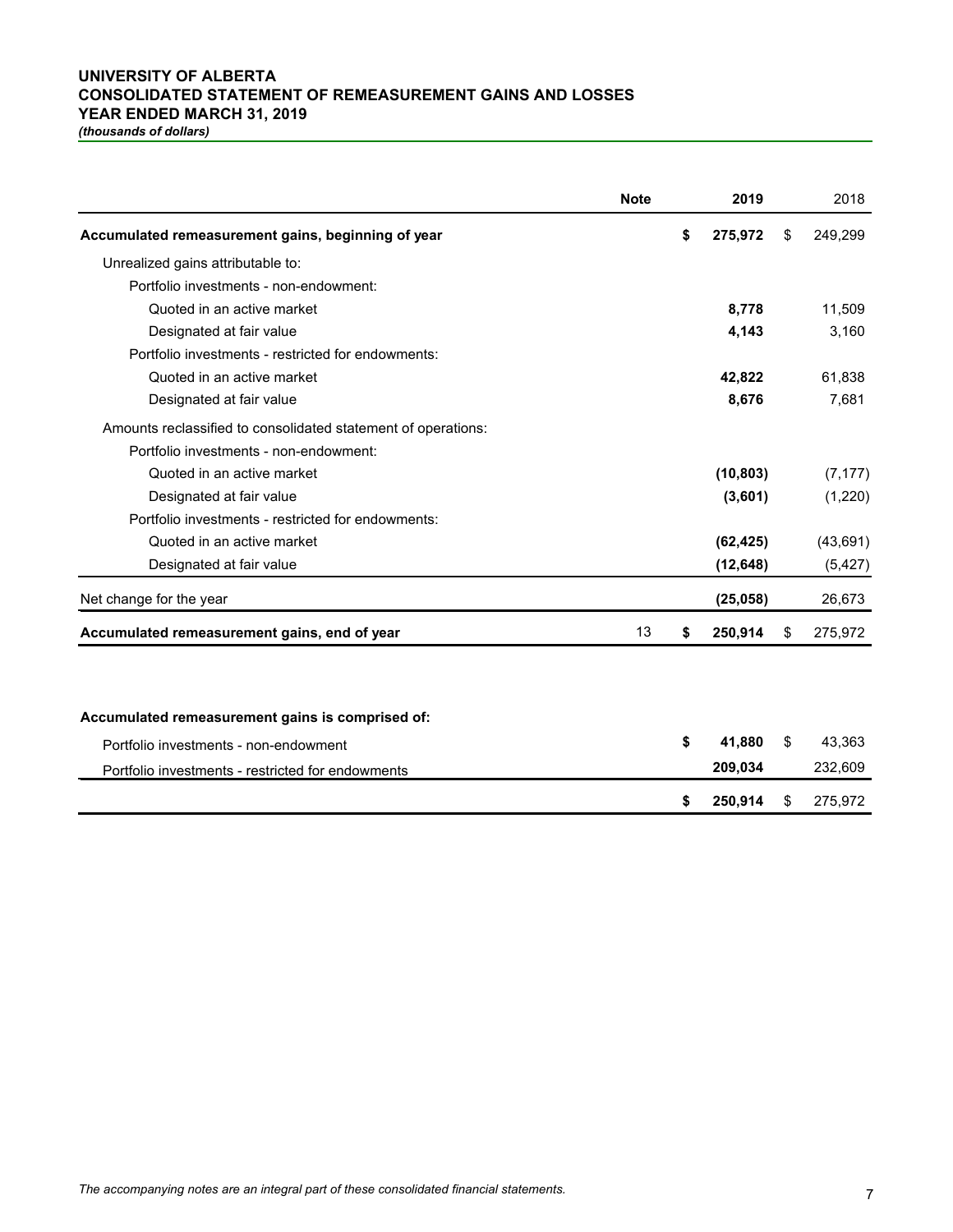# **UNIVERSITY OF ALBERTA CONSOLIDATED STATEMENT OF CASH FLOWS YEAR ENDED MARCH 31, 2019**

|                                                                                                                                                                     | 2019                     | 2018                     |
|---------------------------------------------------------------------------------------------------------------------------------------------------------------------|--------------------------|--------------------------|
| <b>Operating transactions</b><br>Annual surplus                                                                                                                     | \$<br>198,751            | \$<br>105,980            |
| Add (deduct) non-cash items:                                                                                                                                        |                          |                          |
| Amortization of tangible capital assets                                                                                                                             | 172,006                  | 172,139                  |
| Expended capital recognized as revenue                                                                                                                              | (111, 570)               | (111, 753)               |
| Gain on sale of portfolio investments                                                                                                                               | (89, 477)                | (57, 515)                |
| Loss on disposal of tangible capital assets                                                                                                                         | 275                      | 4,443                    |
| Decrease in employee future benefit liabilities                                                                                                                     | (20,000)                 | (13, 286)                |
| Change in non-cash items                                                                                                                                            | (48, 766)                | (5, 972)                 |
| Decrease (increase) in accounts receivable                                                                                                                          | 8,083                    | (9,961)                  |
| Decrease in inventories held for sale                                                                                                                               | 207                      | 302                      |
| (Decrease) increase in accounts payable and accrued liabilities                                                                                                     | (7, 954)                 | 349                      |
| Increase (decrease) in deferred revenue                                                                                                                             | 30,742                   | (12, 404)                |
| Increase in prepaid expenses                                                                                                                                        | (137)                    | (782)                    |
| Cash provided by operating transactions                                                                                                                             | 180,926                  | 77,512                   |
| <b>Capital transactions</b><br>Acquisition of tangible capital assets, net of proceeds on disposals, less in kind donations<br>Cash applied to capital transactions | (120, 669)<br>(120, 669) | (194, 994)<br>(194, 994) |
|                                                                                                                                                                     |                          |                          |
| <b>Investing transactions</b>                                                                                                                                       |                          |                          |
| Purchases of portfolio investments                                                                                                                                  | (362, 768)               | (351, 972)               |
| Proceeds on sale of portfolio investments                                                                                                                           | 207,680                  | 337,479                  |
| Cash applied to investing transactions                                                                                                                              | (155,088)                | (14, 493)                |
| <b>Financing transactions</b>                                                                                                                                       |                          |                          |
| Debt repayment                                                                                                                                                      | (14, 509)                | (13,956)                 |
| Debt - new financing                                                                                                                                                |                          | 113,700                  |
| Increase in spent deferred capital contributions, less in kind donations                                                                                            | 54,843                   | 87,541                   |
| Cash provided by financing transactions                                                                                                                             | 40,334                   | 187,285                  |
| (Decrease) increase in cash and cash equivalents                                                                                                                    | (54, 497)                | 55,310                   |
| Cash and cash equivalents, beginning of year                                                                                                                        | 74,078                   | 18,768                   |
| Cash and cash equivalents, end of year                                                                                                                              | \$<br>19,581             | \$<br>74,078             |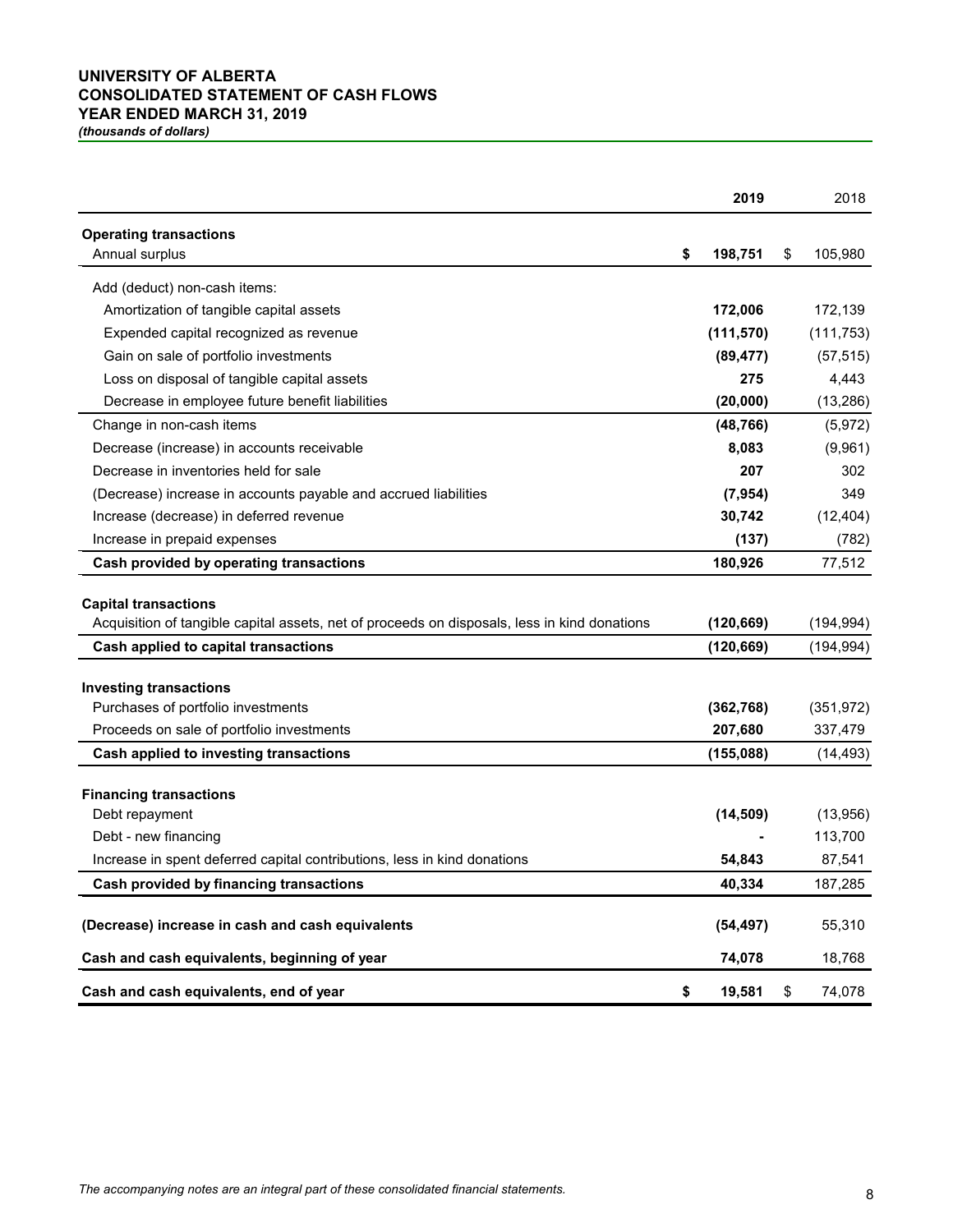### **1. Authority and purpose**

The Governors of The University of Alberta is a corporation that manages and operates the University of Alberta (the university) under the *Post-secondary Learning Act* (Alberta). All members of the Board of Governors are appointed by either the Lieutenant Governor in Council or the Minister of Advanced Education, with the exception of the Chancellor and President, who are ex officio members. Under the *Post-secondary Learning Act*, Campus Alberta Sector Regulation, the university is a comprehensive academic and research institution offering undergraduate and graduate degree programs as well as a full range of continuing education programs and activities. The university is a registered charity, and under section 149 of the *Income Tax Act* (Canada), is exempt from the payment of income tax.

### **2. Summary of significant accounting policies and reporting practices**

#### **(a) General – Canadian public sector accounting standards (PSAS) and use of estimates**

These consolidated financial statements have been prepared in accordance with PSAS. The measurement of certain assets and liabilities is contingent upon future events; therefore, the preparation of these consolidated financial statements requires the use of estimates, which may vary from actual results. Management uses judgment to determine such estimates. Employee future benefit liabilities and amortization of tangible capital assets are the most significant items based on estimates. In management's opinion, the resulting estimates are within reasonable limits of materiality and are in accordance with the significant accounting policies summarized below. These significant accounting policies are presented to assist the reader in evaluating these consolidated financial statements and, together with the following notes, should be considered an integral part of the consolidated financial statements.

#### **(b) Valuation of financial assets and liabilities**

The university's financial assets and liabilities are generally measured as follows:

- Portfolio investments fair value and amortized cost
- Derivatives fair value
- Cash and cash equivalents, Accounts receivable, Accounts payable and accrued liabilities, Debt amortized cost Inventories held for sale - lower of cost and expected net realizable value

Unrealized gains and losses from changes in the fair value of financial assets and liabilities are recognized in the consolidated statement of remeasurement gains and losses. When the restricted nature of a financial instrument and any related changes in fair value create a liability, unrealized gains and losses are recognized as deferred revenue.

All financial assets are assessed annually for impairment. Impaired financial losses are recognized as a decrease in revenue, except for the restricted amount which is recognized as a decrease in deferred revenue. A write-down of an investment to reflect a loss in value is not reversed for a subsequent increase in value.

For financial assets and liabilities measured at amortized cost, the effective interest rate method is used to determine interest revenue or expense. Transaction costs are a component of cost for financial assets and liabilities that are measured at amortized cost and expensed when measured at fair value. Investment management fees are expensed as incurred. The purchase and sale of cash and cash equivalents and portfolio investments are accounted for using tradedate accounting.

Derivatives are recorded at fair value in the consolidated statement of financial position. Derivatives with a positive or negative fair value are recognized as financial assets or liabilities. Unrealized gains and losses from changes in the fair value of derivatives are recognized in the consolidated statement of remeasurement gains and losses. Upon settlement, the realized gains and losses are reclassified as revenue or expense in the consolidated statement of operations.

Management evaluates contractual obligations for the existence of embedded derivatives and elects to either measure the entire contract at fair value or separately measure the value of the derivative component when characteristics of the derivative are not closely related to the economic characteristics and risks of the contract itself. Contracts to buy or sell non-financial items for the university's normal course of business are not recognized as financial assets or liabilities.

# **(c) Revenue recognition**

All revenue is reported on an accrual basis. Cash received for which services and products have not been provided is recognized as deferred revenue.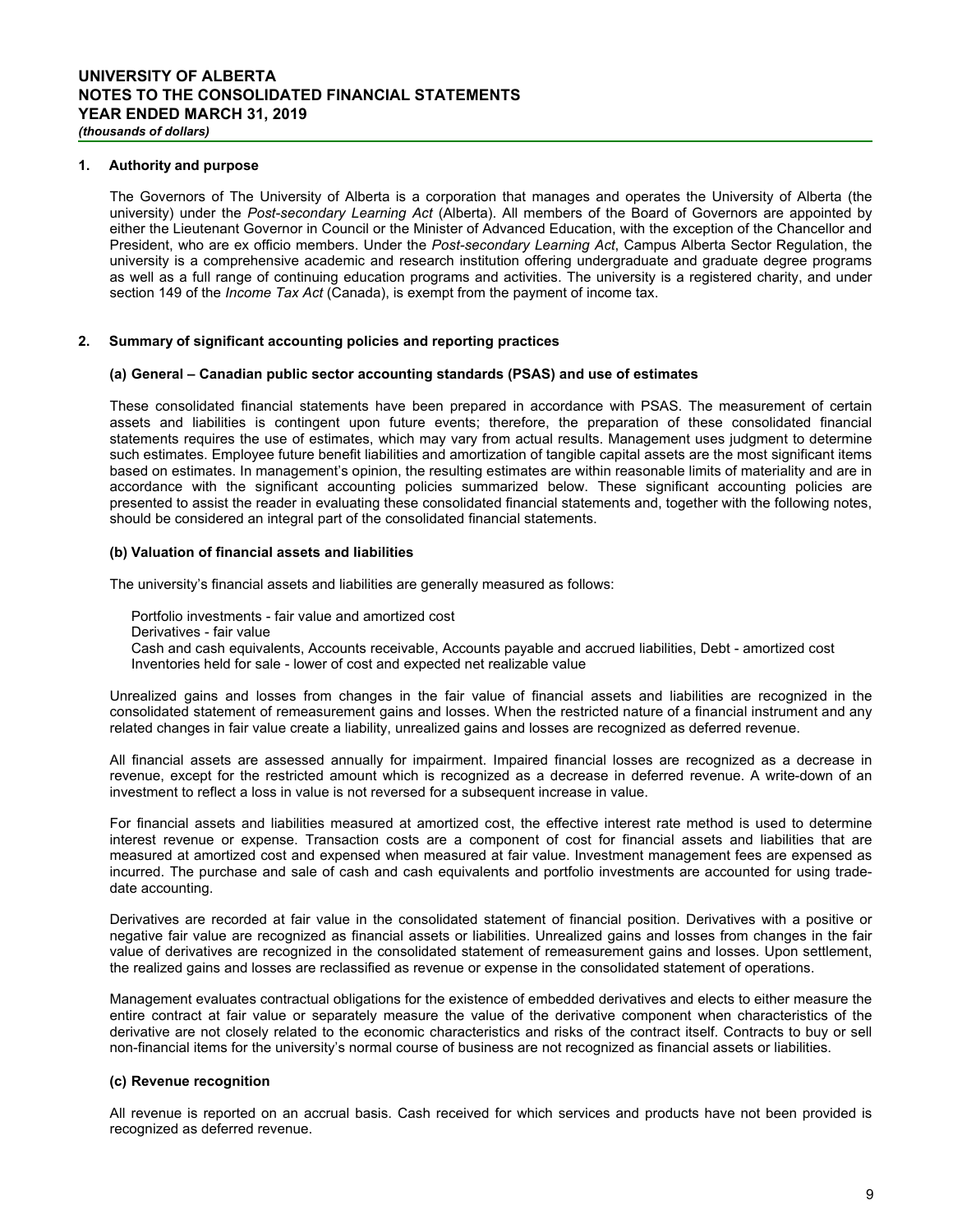#### **(c) Revenue recognition (continued)**

# **Government grants, non-government grants and donations**

Government transfers are referred to as government grants.

Restricted grants and donations are recognized as deferred revenue if the terms for use, or the terms along with the university's actions and communications as to the use, create a liability. These grants and donations are recognized as revenue when the terms are met. If the grants and donations are used to acquire or construct tangible capital assets, revenue will be recognized over the useful life of the tangible capital assets.

Government grants without terms for the use of the grant are recognized as revenue when the university is eligible to receive the funds. Non-government grants and donations with no restrictions are recognized as revenue in the year received or in the year the funds are committed to the university if the amount can be reasonably estimated and collection is reasonably assured.

In kind donations of services, materials, and tangible capital assets are recognized at fair value when a fair value can be reasonably determined.

# **Grants and donations related to land**

Grants and donations for the purchase of land are recognized as deferred revenue when received and recognized as revenue when the land is purchased. An in kind grant or donation of land is recognized as revenue at the fair value of the land when a fair value can be reasonably determined. When the fair value cannot be reasonably determined, the in kind grant or donation is recognized at nominal value.

### **Endowment donations**

Endowment donations are recognized as revenue in the consolidated statement of operations in the year in which they are received, and are required by donors to be maintained intact in perpetuity.

#### **Investment income**

Investment income includes dividends, interest income and realized gains and losses on the sale of portfolio investments. Investment income from restricted grants and donations is recognized as deferred revenue when the terms for use create a liability, and is recognized as revenue when the terms of the grant or donation are met.

The endowment spending allocation portion of investment income earned by endowments is recognized as deferred revenue when the terms for use by the endowment create a liability. Investment income earned by endowments in excess of the endowment spending allocation is recognized as revenue in the consolidated statement of operations (realized income) and the consolidated statement of remeasurement gains and losses (unrealized gains and losses), and is capitalized and maintained intact in perpetuity.

#### **(d) Endowments**

Endowments consist of:

- Externally restricted donations received by the university and internal allocations by the university's Board of Governors, the principal of which is required to be maintained intact in perpetuity.
- Investment income earned (excluding unrealized income) by the endowments in excess of the amount required for spending allocation is capitalized to maintain and grow the real value of the endowments. Benefactors as well as university policy stipulate that the economic value of the endowments must be protected by limiting the amount of income that may be expended and by reinvesting unexpended income.

Under the Post-secondary Learning Act, the university has the authority to alter the terms and conditions of endowments to enable:

- Investment income earned by the endowments to be withheld from distribution to avoid fluctuations in the amounts distributed, generally to regulate the distribution of income earned by the endowments.
- Encroachment on the capital of the endowments to avoid fluctuations in the amounts distributed and generally to regulate the distribution of investment income earned by the endowments if, in the opinion of the Board of Governors, the encroachment benefits the university and does not impair the long-term value of the fund.

In any year, if the investment income earned on endowments is insufficient to fund the spending allocation, the spending allocation is funded from the accumulated capitalized investment income. However, for individual endowments without sufficient accumulated capitalized investment income, endowment principal is used in that year and is expected to be recovered by future investment income.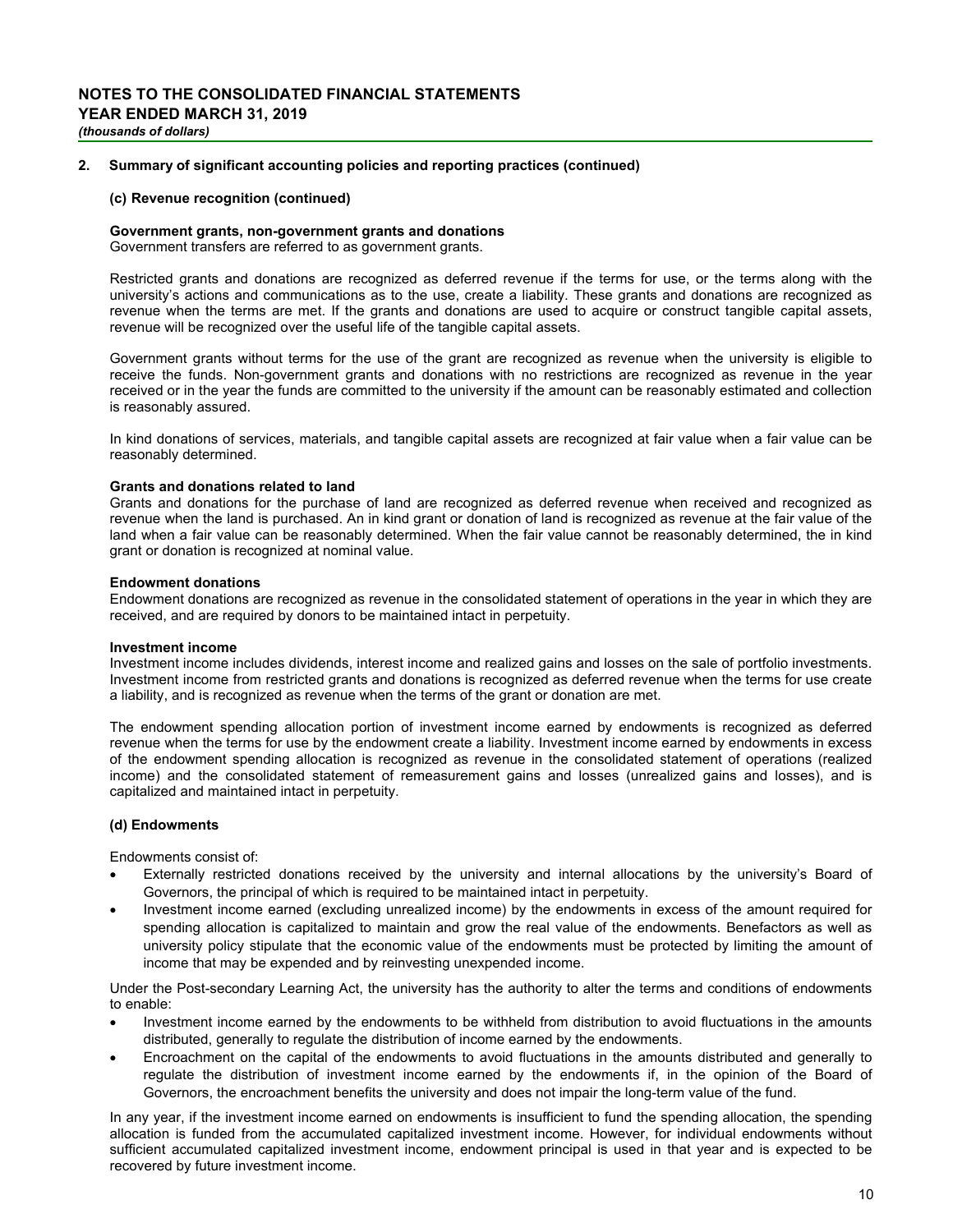#### **(e) Inventories held for sale**

Inventories held for sale are measured using the weighted average method.

### **(f) Tangible capital assets**

Tangible capital asset acquisitions are recognized at cost, which includes amounts that are directly related, such as design, construction, development, improvement or betterment of the assets, and costs associated with asset retirement obligations. Cost includes overhead directly attributable to construction and development. Construction in progress is not amortized until after the project is complete and the asset is in service.

The cost less residual value of the tangible capital assets, excluding land, is amortized on a straight-line basis over the estimated useful lives as follows:

| Buildings and utilities            | 10 - 40 years |
|------------------------------------|---------------|
| Equipment, furnishings and systems | 5 - 10 years  |
| Learning resources                 | 10 years      |

Tangible capital asset write-downs are recognized when conditions indicate the asset no longer contributes to the university's ability to provide services, or when the value of future economic benefits associated with the tangible capital assets are less than their net book value. Net write-downs are recognized as expense.

Intangible assets, works of art, historical treasures and collections are expensed when acquired and not recognized as tangible capital assets because a reasonable estimate of the future benefits associated with such property cannot be made.

# **(g) Asset Retirement Obligations**

Asset retirement obligations are recognized for statutory, contractual or legal obligations associated with the retirement of tangible capital assets when those obligations result from the acquisition, construction, development or normal operation of the assets. The obligations are measured initially at fair value, determined using present value methodology, and the resulting costs are capitalized into the carrying amount of the related asset. In subsequent periods, the liability is adjusted for the accretion of discount and any changes in the amount or timing of the underlying future cash flows. The capitalized asset retirement obligations are amortized on the same basis as the related asset and the discount accretion is included in determining the results of operations.

# **(h) Foreign currency translation**

Transaction amounts denominated in foreign currencies are translated into their Canadian dollar equivalents at exchange rates prevailing at the transaction dates. Carrying values of monetary assets and liabilities and non-monetary items included in the fair value category reflect the exchange rates at the consolidated statement of financial position date. Unrealized foreign exchange gains and losses are recognized in the consolidated statement of remeasurement gains and losses.

In the period of settlement, foreign exchange gains and losses are reclassified to the consolidated statement of operations, and the cumulative amount of remeasurement gains and losses is reversed in the consolidated statement of remeasurement gains and losses.

## **(i) Employee future benefits**

#### **Pension**

The university participates with other employers in the Public Service Pension Plan (PSPP) and the Universities Academic Pension Plan (UAPP). These pension plans are multi-employer defined benefit pension plans that provide pensions for the university's participating employees based on years of service and earnings.

Pension expense for the UAPP is actuarially determined using the projected benefit method prorated on service. The UAPP activity and financial position are allocated to each participating employer based on their respective percentage of employer contributions. Actuarial gains and losses on the accrued benefit obligation are amortized over the expected average remaining service life of the related employee group.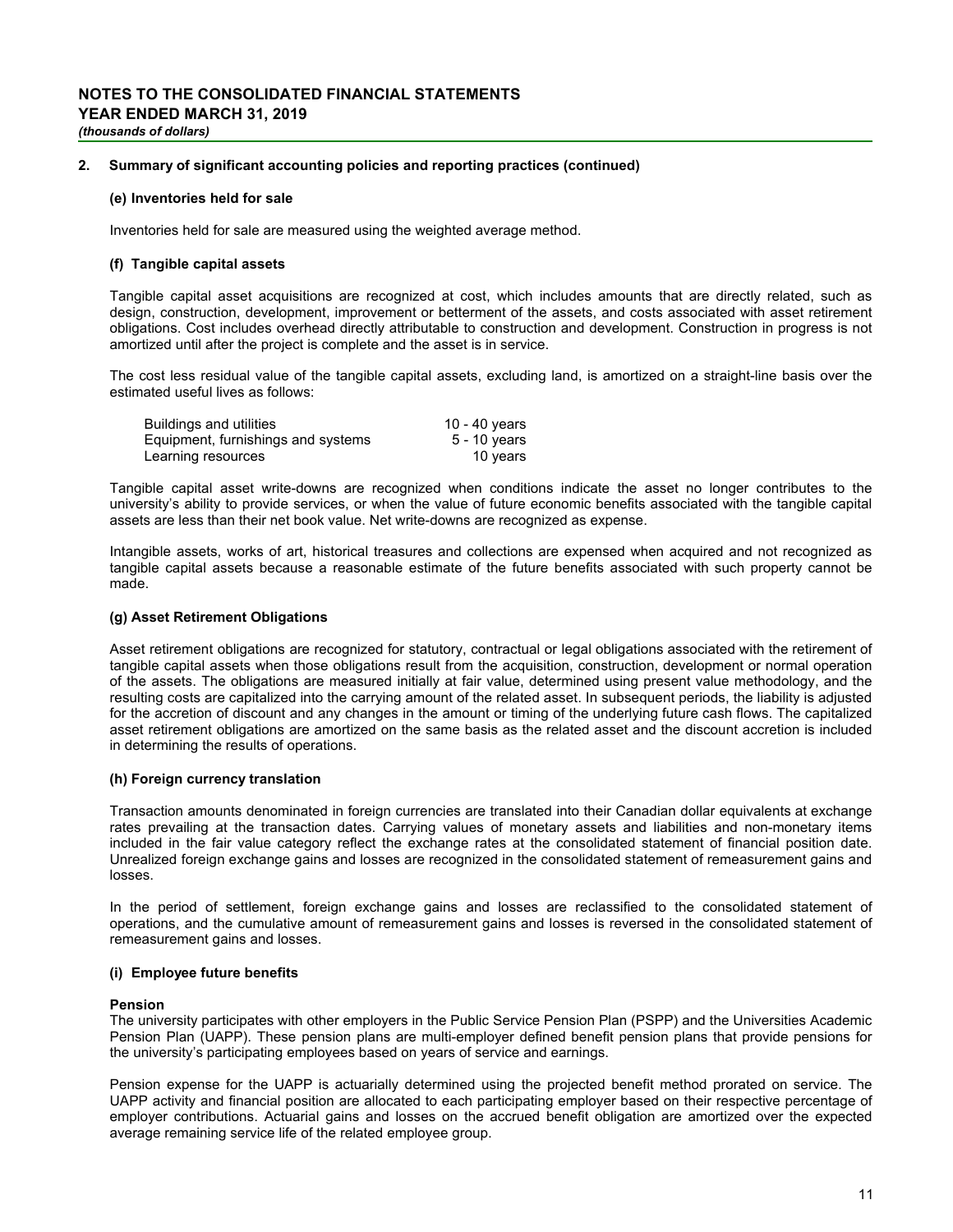#### **(i) Employee future benefits (continued)**

The university does not have sufficient plan information on the PSPP to follow the standards for defined benefit accounting, and therefore follows the standards for defined contribution accounting. Accordingly, pension expense recognized for the PSPP is comprised of employer contributions to the plan that are required for its employees during the year, which are calculated based on actuarially pre-determined amounts that are expected, along with investment income, to provide the plan's future benefits.

#### **Long-term disability**

The cost of providing non-vesting and non-accumulating employee future benefits for compensated absences under the university's long-term disability plan is charged to expense in full when the event occurs which obligates the university to provide the benefits. The cost of this benefit is actuarially determined using the accumulated benefit method, a discount rate based on the university's cost of borrowing and management's best estimate of the retirement ages of employees, expected health care costs and the period of employee disability. Actuarial gains and losses on the accrued benefit obligation are amortized over the average expected period the benefit will be paid.

#### **Early retirement**

The cost of providing accumulating post-employment benefits under the university's early retirement plans is charged to expense over the period of service provided by the employee. The cost of these benefits is actuarially determined using the projected benefit method prorated on services, a discount rate based on the university's cost of borrowing and management's best estimate of expected health care, dental care, life insurance costs and the period of benefit coverage. Actuarial gains and losses on the accrued benefit obligation are amortized over the expected average remaining service life of the related employee group.

### **Supplementary retirement plans**

The university provides non-contributory defined benefit supplementary retirement benefits to executive based on years of service and earnings. The expense for this plan is actuarially determined using the projected benefit method prorated on service. Actuarial gains and losses on the accrued benefit obligation are amortized over the expected average remaining service life of the related employee group.

The university provides non-contributory defined contribution supplementary retirement benefits to eligible executive and academic staff based on years of service and earnings. The expense for these plans is the employer's current year contribution to the plan as calculated in accordance with the plan rules.

#### **Administrative/professional leave**

The university provides for executive to accrue a paid leave of absence at the end of their executive appointment. The expense for this plan is actuarially determined using the projected benefit method prorated on service. Actuarial gains and losses on the accrued benefit obligation are amortized over the expected average remaining service life of the related employee group.

#### **General illness**

The cost of providing non-vesting and non-accumulating compensated absences to a maximum of 26 weeks (academic staff) or 120 days (support staff) under the university's general illness plan is charged to expense in full when the event occurs which obligates the university to provide the benefit. The cost of this benefit is actuarially determined using the accumulated benefit method and management's best estimate of the period of employee disability.

## **(j) Investment in government partnerships**

Proportionate consolidation is used to recognize the university's share of the following government partnerships:

- Northern Alberta Clinical Trials and Research Centre (50% interest) a joint venture with Alberta Health Services to support the shared missions of Alberta Health Services and the university for collaborative clinical research.
- TEC Edmonton (50% interest) a joint venture with Edmonton Economic Development Corporation to stimulate entrepreneurialism, advance corporate development and accelerate commercialization of new ideas and technologies that benefit society.
- Tri-University Meson Facility (TRIUMF) (7.14% interest) a joint venture with thirteen other universities to operate a sub-atomic physics research facility.
- Western Canadian Universities Marine Sciences Society (20% interest) provides research infrastructure in the marine sciences for member universities and the world-wide scientific community.

These government partnerships are not material to the university's consolidated financial statements; therefore, separate condensed financial information is not presented.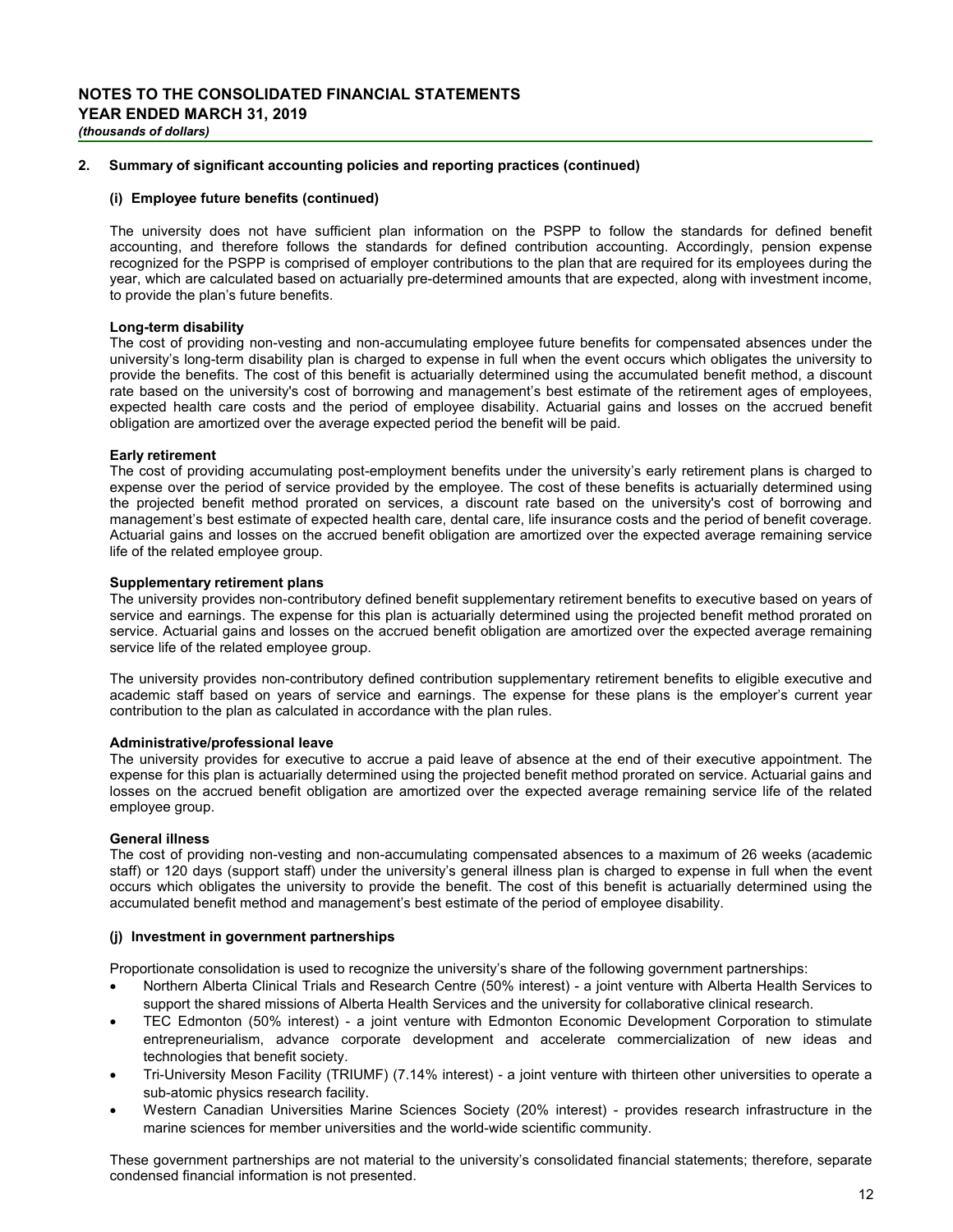### **(k) Expense by function**

The university uses the following categories of functions on its consolidated statement of operations:

#### **Learning**

Expenses relating to support for the academic functions of the university both directly and indirectly. This function includes expenses incurred by faculties for their scholarly activities and learning administrative services. Other expenses associated with this function include student awards and bursaries, other programs involving teaching and learning, and community service specifically funded by restricted grants and donations.

#### **Research**

Expenses for research activities funded by externally sponsored research funds intended for specific research purposes as well as internal funds designated for research related spending. Other expenses associated with this function include costs such as research administration and research related amortization.

### **Facility operations and maintenance**

Expenses relating to maintenance and renewal of facilities that house the teaching, research and administrative activities within the university. These include utilities, facilities administration, building maintenance, custodial services, landscaping and grounds keeping, as well as major repairs and renovations.

### **Ancillary services**

Expenses relating to services and products provided to the university community and to external individuals and organizations. Services include the university bookstore, parking services, utilities and student residences.

### **(l) Funds and reserves**

Certain amounts, as approved by the Board of Governors, are set aside in accumulated surplus for future operating and capital purposes. Transfers to/from funds and reserves are an adjustment to the respective fund when approved.

## **(m) Future accounting changes**

In August 2018, the Public Sector Accounting Board issued PS 3280 Asset retirement obligations. This accounting standard is effective for fiscal years starting on or after April 1, 2021. Asset retirement obligations provides guidance on how to account for and report a liability for retirement of a tangible capital asset.

In November 2018, the Public Sector Accounting Board issued PS 3400 Revenue. This accounting standard is effective for fiscal years starting on or after April 1, 2022. Revenue provides guidance on how to account for and report on revenue, specifically addressing revenue arising from exchange transactions and unilateral transactions.

Management is currently assessing the impact of these new standards on the consolidated financial statements.

# **3. Adoption of new accounting standards**

The university has prospectively adopted PS 3430 Restructuring transactions. This accounting standard is effective for fiscal years starting on or after April 1, 2018. Restructuring transactions defines and establishes disclosure standards for restructuring transactions. The adoption of this standard did not affect these consolidated financial statements.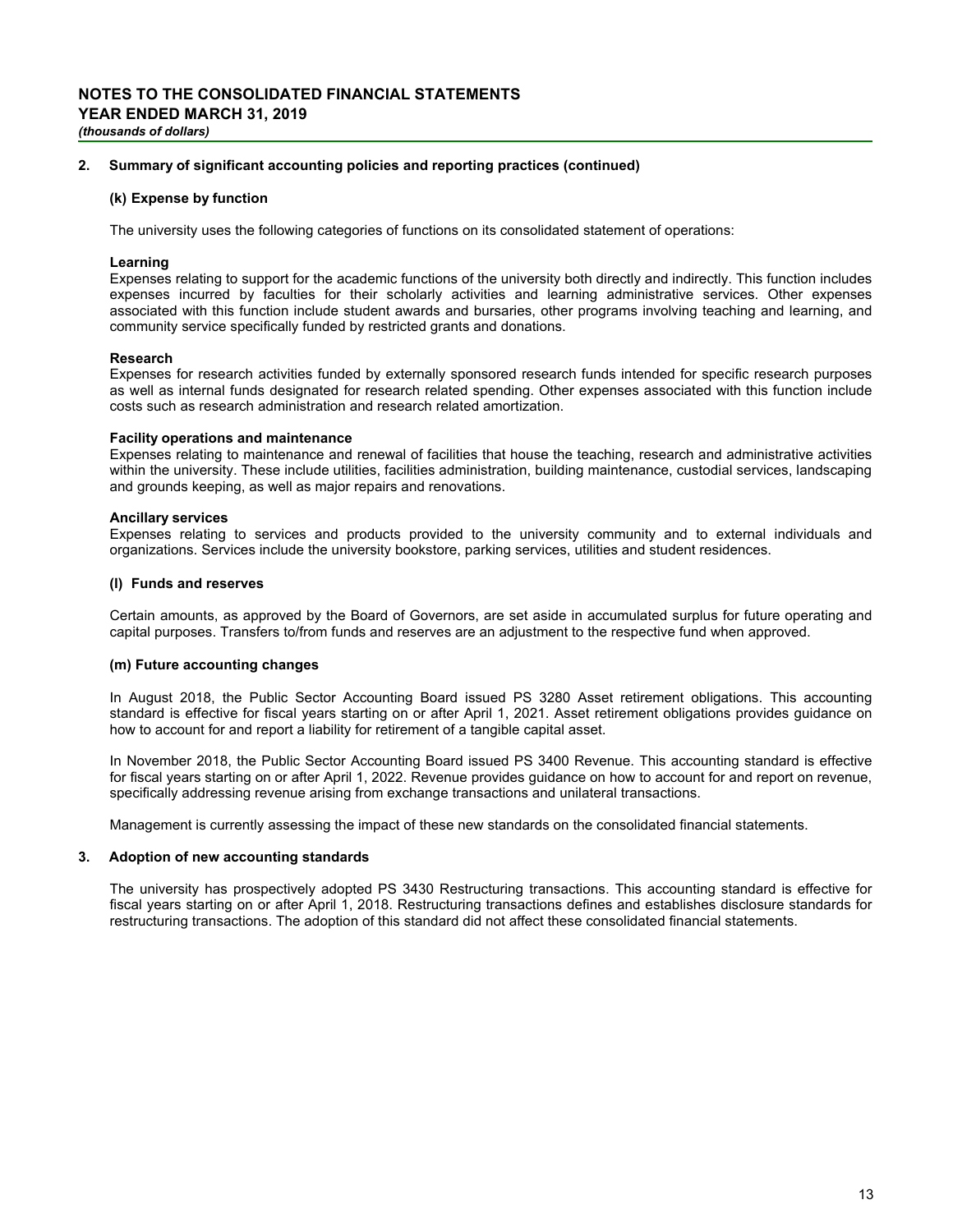# **NOTES TO THE CONSOLIDATED FINANCIAL STATEMENTS YEAR ENDED MARCH 31, 2019** *(thousands of dollars)*

### **4. Cash and cash equivalents**

| . .                | 2019   |               | 2018   |
|--------------------|--------|---------------|--------|
| Cash               | 1,104  | $\mathcal{S}$ | 11,697 |
| Money market funds | 18,477 |               | 62,381 |
|                    | 19,581 | \$            | 74,078 |

Money market funds also include short-term notes and treasury bills with a maturity less than three months from the date of acquisition.

## **5. Portfolio investments**

|                                                   | 2019        | 2018        |
|---------------------------------------------------|-------------|-------------|
| Portfolio investments - non-endowment             | \$1.040.126 | \$ 872.516  |
| Portfolio investments - restricted for endowments | 1.432.304   | 1.379.534   |
|                                                   | \$2,472,430 | \$2.252.050 |

The composition of portfolio investments measured at fair value is as follows:

|                                         |               | 2019           |              |               |              | 2018        |                          |               |  |  |
|-----------------------------------------|---------------|----------------|--------------|---------------|--------------|-------------|--------------------------|---------------|--|--|
|                                         | Level 1 $(1)$ | Level $2(2)$   | Level $3(3)$ | <b>Total</b>  | Level $1(1)$ | Level 2 (2) | Level $3(3)$             | Total         |  |  |
| Cash and money market funds             | 132,503<br>\$ | \$423,971      | \$<br>۰.     | \$<br>556,474 | 23.857<br>\$ | \$531,274   | 385<br>\$.               | 555,516<br>\$ |  |  |
| Canadian government and corporate bonds | ٠             | 259,280        | ٠            | 259,280       | ۰            | 266,520     |                          | 266,520       |  |  |
| Foreign government and corporate bonds  | ٠             | 206,940        | 657          | 207,597       |              |             |                          |               |  |  |
| Canadian equity                         | 289,543       | $\blacksquare$ | ۰            | 289,543       | 304,714      |             | $\overline{\phantom{a}}$ | 304,714       |  |  |
| Foreign equity                          | 962,214       | $\blacksquare$ | ٠            | 962,214       | 952,767      | ٠           | ٠                        | 952,767       |  |  |
| Private equity                          | -             | $\blacksquare$ | 78,415       | 78,415        | ٠            | ۰           | 57.661                   | 57,661        |  |  |
| Pooled hedge funds                      | ٠             | 30,137         | ٠            | 30,137        | ۰            | 30,552      |                          | 30,552        |  |  |
| Real estate funds                       |               | $\blacksquare$ | 87,731       | 87,731        |              |             | 83,277                   | 83,277        |  |  |
|                                         | 1,384,260     | 920,328        | 166,803      | 2,471,391     | 1,281,338    | 828,346     | 141,323                  | 2,251,007     |  |  |
| Other at amortized cost                 |               |                |              | 1,039         |              |             |                          | 1,043         |  |  |
|                                         | \$1,384,260   | \$920,328      | \$166,803    | \$2,472,430   | \$1,281,338  | \$828,346   | \$141.323                | \$2,252,050   |  |  |

The fair value measurements are those derived from:

 $(1)$  Quoted prices in active markets for identical assets.

- (2) Inputs other than quoted prices included within level 1 that are observable for the assets, either directly (i.e. as prices) or indirectly (i.e. derived from prices).
- (3) Valuation techniques that include inputs for the assets that are not based on observable market data.

As at March 31, 2019, the average effective yields and the terms to maturity are as follows:

- Money market funds: 2.18% (2018 1.49%); term to maturity: less than one year.
- Canadian government, corporate and foreign bonds: 2.54% (2018 1.98%); terms to maturity: range from less than one year to more than 10 years.

The changes in fair value of level 3 portfolio investments are as follows:

|                            | 2019          |    | 2018    |
|----------------------------|---------------|----|---------|
| Balance, beginning of year | \$141,323     | \$ | 121,062 |
| Unrealized gains           | 9,439         |    | 6,587   |
| Purchases                  | 40.696        |    | 22,760  |
| Proceeds on sale           | (24, 655)     |    | (9,086) |
|                            | \$<br>166,803 | S  | 141,323 |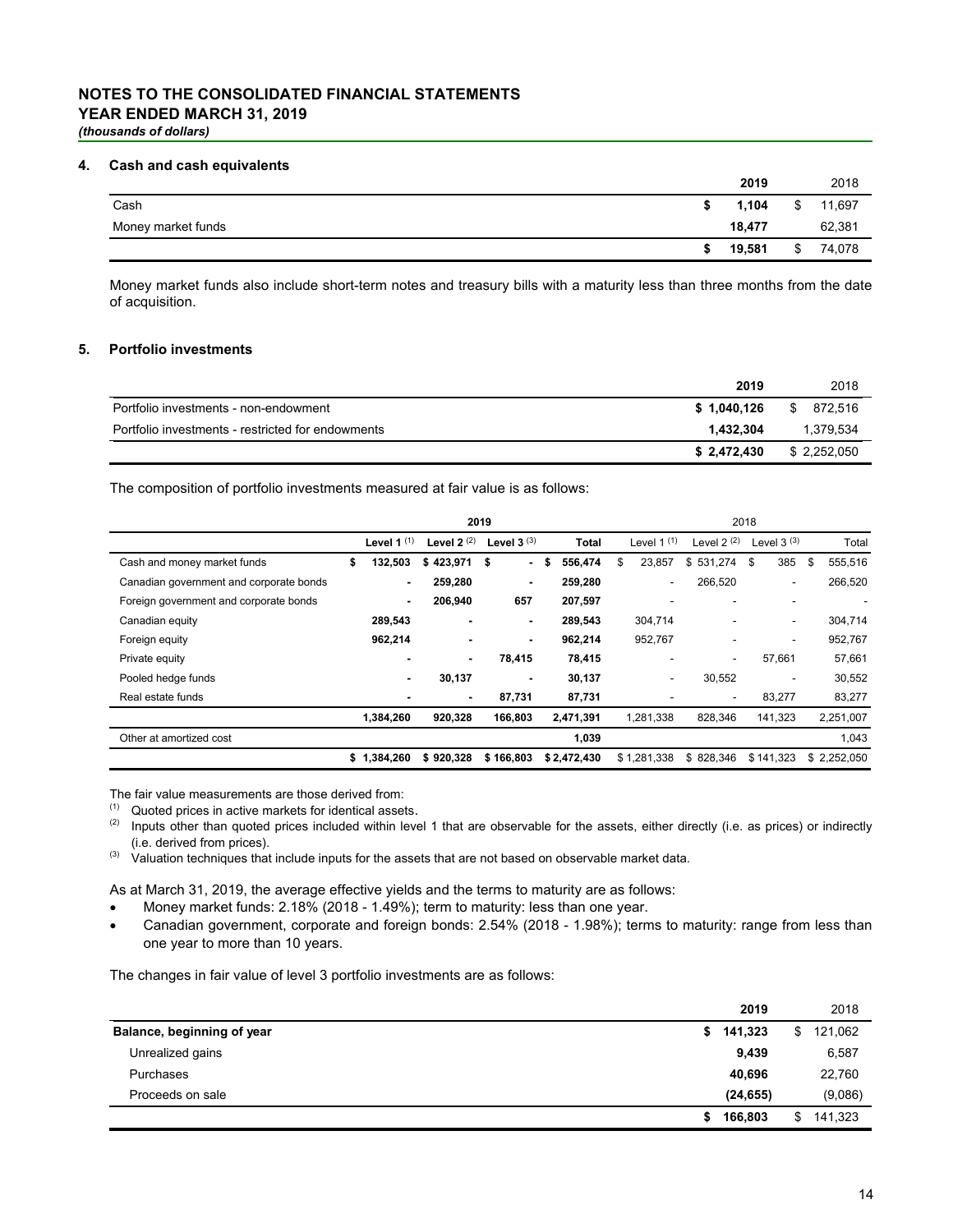# **6. Derivatives**

Derivative financial instruments are used by the university to manage its commodity exposure with respect to portfolio investments. All outstanding contracts have a remaining term to maturity of less than one year. As at March 31, 2019, the university held commodity futures contracts for settlement between April and October 2019, with a notional amount of \$35,522 (2018 - nil). The fair value of outstanding commodity futures contracts receivable is \$54 (2018 - nil) and of commodity futures contracts payable is \$927 (2018 - nil). The fair value measurement of derivative financial instruments is categorized into level 1 as described in note 5.

# **7. Financial risk management**

The university is exposed to the following risks:

### **Market price risk**

Market price risk is the risk that the value of a financial instrument will fluctuate as a result of changes in market prices, whether those changes are caused by factors specific to the individual security, its issuer or general market factors affecting all securities. To manage this risk, the university has policies and procedures in place governing asset mix, diversification, exposure limits, credit quality and performance measurement. The university's Investment Committee, a subcommittee of the Board of Governors, has the delegated authority for oversight of the university's portfolio investments. The university's management of this risk has not changed from prior year.

The university assesses its portfolio sensitivity to a percentage increase or decrease in the market prices. The sensitivity rate is determined using the historical annualized standard deviation for the total University Endowment Pool over a four year period as determined by the BNY Mellon Asset Servicing Global Risk Solutions consulting report. At March 31, 2019, if market prices had a 6.9% (2018 - 5.1%) increase or decrease, with all other variables held constant, the increase or decrease in accumulated remeasurement gains for the year would be \$116,302 (2018 - \$82,736).

# **Foreign currency risk**

Foreign currency risk is the risk that the fair value of future cash flows of a financial instrument will fluctuate because of changes in foreign exchange rates. The university is exposed to foreign exchange risk on portfolio investments that are denominated in foreign currencies. The university does not hedge its foreign currency exposure with currency forward contracts or any other type of derivative financial instruments.

The impact of a change in value of the Canadian dollar against all foreign currencies is as follows:

| Currency                | <b>Fair Value</b> | 2.5%<br>decrease | $.0\%$<br>decrease | $.0\%$<br>increase | 2.5%<br>increase |
|-------------------------|-------------------|------------------|--------------------|--------------------|------------------|
| Foreign Currency Assets | 1,266,257         | (31.656)         | (12.663)           | 12.663             | 31.656           |

# **Credit risk**

Counterparty credit risk is the risk of loss arising from the failure of a counterparty, debtor or issuer to fully honor its financial obligations with the university. The university is exposed to credit risk on investments and has established an investment policy with required minimum credit quality standards and issuer limits to manage this risk. The credit risk from accounts receivable is low as the majority of balances are due from government agencies and corporate sponsors.

The distribution of money market funds by risk rating area is as follows:

- Money market funds: R-1(high) 75.3% (2018 75.9%); R-1(mid) 24.7% (2018 24.1%).
- Bonds: AAA 63.1% (2018 86.6%); AA 10.0% (2018 11.4%); A 7.3% (2018 1.8%); BBB 11.7% (2018 0.0%); not rated 7.9% (2018 - 0.2%).

# **Liquidity risk**

Liquidity risk is the risk that the university will encounter difficulty in meeting obligations associated with its financial liabilities. The university maintains a portfolio of short-term investments with rolling maturity dates to manage short-term cash requirements. The university maintains a short-term line of credit to ensure that funds are available to meet current and forecasted financial requirements. In 2019, the line of credit was not drawn upon (2018 - not drawn upon).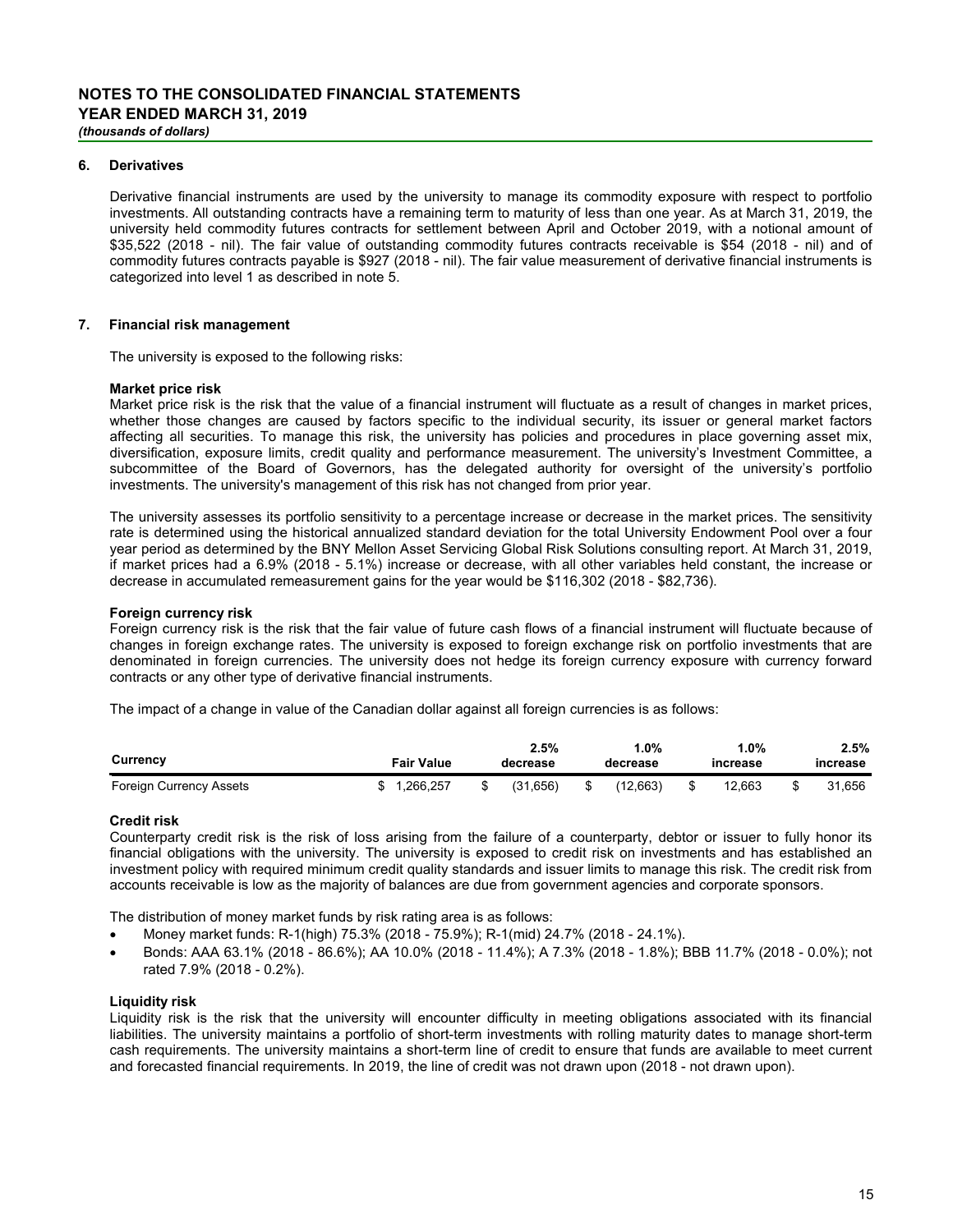## **7. Financial risk management (continued)**

#### **Interest rate risk**

Interest rate risk is the risk to the university's earnings that will be affected by the fluctuation and degree of volatility in interest rates. This risk is managed by investment policies that limit the term to maturity of certain fixed income instruments that the university holds. If interest rates increase by 0.25%, and all variables are held constant, the potential loss in fair value to the university would be approximately \$4,692 (2018 - \$2,995). Interest rate risk on the university's debt is managed through fixed rate agreements with Alberta Capital Finance Authority (note 9).

The maturity and effective market yield of interest bearing investments are as follows:

|                                                  | < 1 vear | 1 - 5 years              | > 5 years | Average<br>effective<br>market yield |
|--------------------------------------------------|----------|--------------------------|-----------|--------------------------------------|
|                                                  | %        | %                        | $\%$      | %                                    |
| Money market funds                               | 100.0    | $\overline{\phantom{a}}$ |           | $2.2\,$                              |
| Canadian government, corporate and foreign bonds | 10.6     | 49.0                     | 40.4      | 2.5                                  |

# **8. Employee future benefit liabilities**

|                                    | 2019 |                   |    |                  |    |         | 2018 |                   |    |                          |    |         |  |  |
|------------------------------------|------|-------------------|----|------------------|----|---------|------|-------------------|----|--------------------------|----|---------|--|--|
|                                    |      | Academic<br>staff |    | Support<br>staff |    | Total   |      | Academic<br>staff |    | Support<br>staff         |    | Total   |  |  |
| Universities Academic Pension Plan | \$   | 116,439           | \$ | ٠                | \$ | 116,439 | \$   | 141.695           | \$ | $\overline{\phantom{a}}$ | \$ | 141,695 |  |  |
| Long-term disability               |      | 9.546             |    | 25.855           |    | 35.401  |      | 7.122             |    | 24.441                   |    | 31,563  |  |  |
| Early retirement                   |      | ۰                 |    | 26.748           |    | 26.748  |      |                   |    | 26.325                   |    | 26,325  |  |  |
| SRP (defined contribution)         |      | 27.301            |    | ٠                |    | 27.301  |      | 25.805            |    | $\overline{\phantom{a}}$ |    | 25,805  |  |  |
| SRP (defined benefit)              |      | 8,543             |    | ۰                |    | 8.543   |      | 7.785             |    | $\overline{\phantom{a}}$ |    | 7,785   |  |  |
| Administrative/professional leave  |      | 1,396             |    | ٠                |    | 1,396   |      | 2.715             |    |                          |    | 2,715   |  |  |
| General illness                    |      | 863               |    | 1.083            |    | 1,946   |      | 1.018             |    | 868                      |    | 1,886   |  |  |
|                                    | \$   | 164,088           | \$ | 53.686           | \$ | 217.774 | \$   | 186.140           | \$ | 51,634                   | \$ | 237.774 |  |  |

# **(a) Defined benefit plans accounted for on a defined benefit basis**

# **Universities Academic Pension Plan (UAPP)**

The UAPP is a multi-employer contributory joint defined benefit pension plan for academic staff members. An actuarial valuation of the UAPP was carried out as at December 31, 2016 and was then extrapolated to March 31, 2019, resulting in a UAPP deficit of \$996,451 (2018 - \$446,722) consisting of a pre-1992 deficit of \$827,872 and a post-1991 deficit of \$168,579. The university's portion of the UAPP deficit has been allocated based on its percentage of the plan's total employer contributions for the year.

The unfunded deficit for service prior to January 1, 1992 is financed by additional contributions of 1.25% (2018 - 1.25%) of salaries by the Government of Alberta. Employees and employers equally share the balance of the contributions of 2.90% (2018 - 2.90%) of salaries required to eliminate the unfunded deficit by December 31, 2043. The Government of Alberta's obligation for the future additional contributions is \$258,570 at March 31, 2019. The unfunded deficit for service after December 31, 1991 is financed by special payments of 4.93% (2018 - 4.93%) of salaries until June 30, 2018, 4.44% (2018 - 4.44%) of salaries until December 31, 2021, 1.71% (2018 - 1.71%) of salaries for 2022 and 2023, 0.70% (2018 - 0.70%) of salaries for 2024 and 2025, and 0.25% (2018 - 0.25%) of salaries for 2026 and 2027, all shared equally between employees and employers.

# **Long-term disability (LTD) and general illness (GI)**

The university provides long-term disability and general illness defined benefits to its academic and support staff. An actuarial valuation of these benefits was carried out as at March 31, 2019. The long-term disability plan provides pension and non-pension benefits after employment, but before the employee's normal retirement date. The general illness plan provides similar benefits but for a maximum of 26 weeks (academic staff) or 120 days (support staff).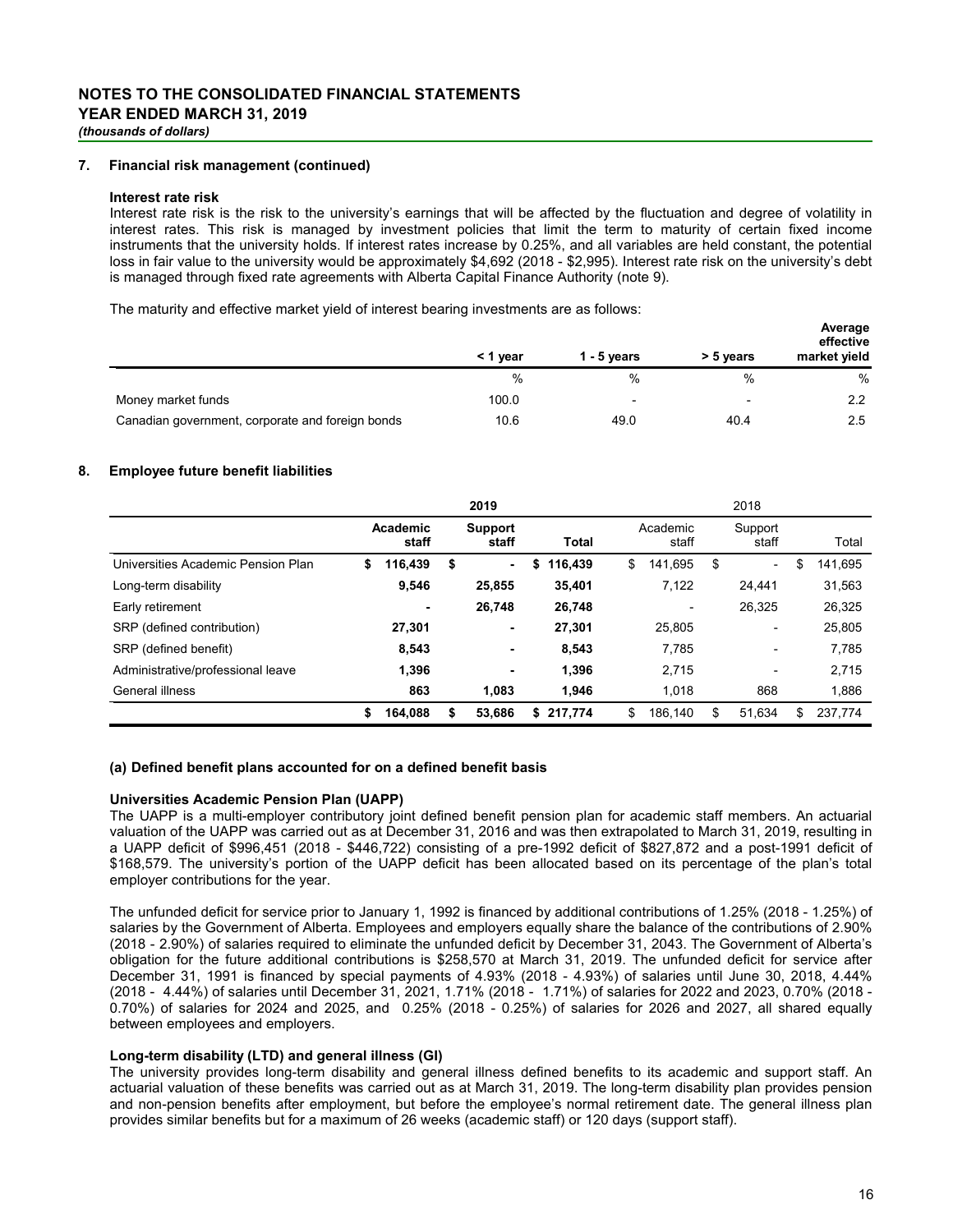## **8. Employee future benefit liabilities (continued)**

# **(a) Defined benefit plans accounted for on a defined benefit basis (continued)**

#### **Early retirement**

The early retirement benefits for support staff include a bridge benefit (2019 - \$19,376; 2018 - \$19,209) and a retirement allowance (2019 - \$7,372; 2018 - \$7,116). An actuarial valuation of these benefits was carried out as at March 31, 2019. The bridge benefit allows eligible employees who retire early to continue participating in several staff benefit programs between the date of early retirement and the end of the month in which the former employee turns 65. Benefits include group life insurance, employee family assistance program, supplementary health care and dental care. The support staff retirement allowance provides eligible employees (those with 20 years of pensionable service at retirement date) one week's base pay per full year of employment to a maximum 25 days pay.

# **Supplementary retirement plan (SRP)**

The university provides a non-contributory defined benefit supplementary retirement benefit to executive. The SRP obligation is calculated based on assumptions, including inflation, which are prescribed each month by the Canadian Institute of Actuaries. An actuarial valuation of these benefits was carried out as at March 31, 2019. The SRP was closed to new members effective June 30, 2014, as part of the approval of the new defined contribution SRP for executives.

#### **Administrative/professional leave (leave)**

The university provides for certain executive to accrue a paid leave at the end of their executive appointment. Upon completing their term of service, the individual's salary and benefits in effect at the end of the service are paid for the duration of the leave. The leave obligation is calculated based on assumptions, including inflation, which are prescribed each month by the Canadian Institute of Actuaries, which management has adopted as their best estimate. An actuarial valuation of these benefits was carried out as at March 31, 2019.

|                                          | 2019 |               |    |                                 |    |                         |    |                     | 2018 |               |      |                       |      |                         |      |                     |  |
|------------------------------------------|------|---------------|----|---------------------------------|----|-------------------------|----|---------------------|------|---------------|------|-----------------------|------|-------------------------|------|---------------------|--|
|                                          |      | <b>UAPP</b>   |    | <b>LTD, GI <math>(1)</math></b> |    | Early<br>retirement (1) |    | SRP,<br>leave $(1)$ |      | <b>UAPP</b>   |      | LTD.GI <sup>(1)</sup> |      | Early<br>retirement (1) |      | SRP.<br>leave $(1)$ |  |
| <b>Expense</b>                           |      |               |    |                                 |    |                         |    |                     |      |               |      |                       |      |                         |      |                     |  |
| Current service cost                     | \$   | 44.499        | \$ | 17,386                          | \$ | 964                     | \$ | 617                 | \$   | 44.080        | - \$ | 18,904                | - \$ | 845                     | - \$ | 754                 |  |
| Interest cost, net of earnings           |      | 3.714         |    | 2.075                           |    | 1.052                   |    | 436                 |      | 7.740         |      | 1.897                 |      | 856                     |      | 570                 |  |
| Amortization of actuarial (gains) losses |      | (8,669)       |    | 1,519                           |    | (163)                   |    | 171                 |      | (3,842)       |      | 671                   |      | (552)                   |      | 140                 |  |
|                                          | \$   | 39,544        | \$ | 20,980                          | \$ | 1,853                   | \$ | 1,224               | \$   | 47,978        | - \$ | 21,472                | - \$ | 1,149                   | \$   | 1,464               |  |
| Liability                                |      |               |    |                                 |    |                         |    |                     |      |               |      |                       |      |                         |      |                     |  |
| <b>Accrued benefit obligation</b>        |      |               |    |                                 |    |                         |    |                     |      |               |      |                       |      |                         |      |                     |  |
| Balance, beginning of year               |      | \$1,201,832   | \$ | 39,380                          | \$ | 24,210                  |    | \$10,418            |      | \$1,147,756   | - \$ | 33,766                | - \$ | 19,202                  | \$   | 14,048              |  |
| Current service cost                     |      | 44,499        |    | 17,386                          |    | 964                     |    | 617                 |      | 44,080        |      | 18,904                |      | 845                     |      | 754                 |  |
| Interest cost                            |      | 73,098        |    | 2,075                           |    | 1,052                   |    | 436                 |      | 69,987        |      | 1,897                 |      | 856                     |      | 570                 |  |
| Benefits paid                            |      | (56,064)      |    | (17,082)                        |    | (1,430)                 |    | (1,785)             |      | (50, 780)     |      | (19, 173)             |      | (1,228)                 |      | (4, 575)            |  |
| Actuarial losses (gains)                 |      | 64,047        |    | (3,623)                         |    | (5,701)                 |    | (122)               |      | (9,211)       |      | 3,986                 |      | 4,535                   |      | (379)               |  |
| Balance, end of year                     |      | 1,327,412     |    | 38,136                          |    | 19,095                  |    | 9,564               |      | 1,201,832     |      | 39,380                |      | 24,210                  |      | 10,418              |  |
| Plan assets                              |      | (1, 147, 170) |    |                                 |    |                         |    | ۰                   |      | (1, 152, 028) |      | ٠                     |      |                         |      |                     |  |
| Plan deficit                             |      | 180,242       |    | 38,136                          |    | 19,095                  |    | 9,564               |      | 49,804        |      | 39,380                |      | 24,210                  |      | 10,418              |  |
| Unamortized actuarial (losses) gains     |      | (63, 803)     |    | (789)                           |    | 7,653                   |    | 375                 |      | 91,891        |      | (5,931)               |      | 2,115                   |      | 82                  |  |
| Accrued benefit liability                | \$   | 116,439       | \$ | 37,347                          | \$ | 26,748                  | \$ | 9,939               | \$   | 141,695       | \$   | 33,449                | \$   | 26,325                  | \$   | 10,500              |  |

The expense and liability of these defined benefit plans are as follows:

 $<sup>(1)</sup>$  The university plans to use its working capital to finance these future obligations.</sup>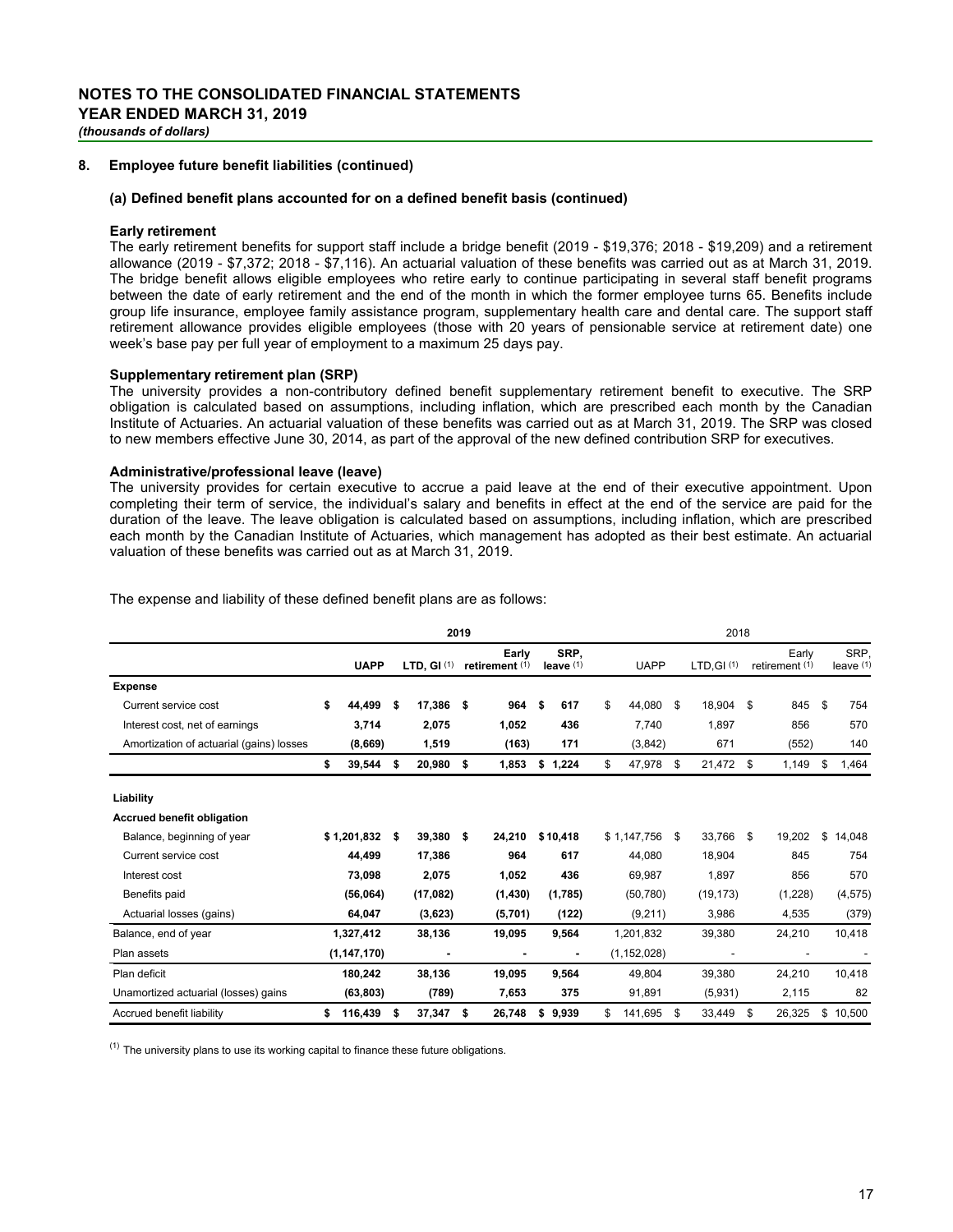# **8. Employee future benefit liabilities (continued)**

## **(a) Defined benefit plans accounted for on a defined benefit basis (continued)**

The significant actuarial assumptions used to measure the accrued benefit obligation are as follows:

|                                          |               | 2019                |                              |             |                     |                              |
|------------------------------------------|---------------|---------------------|------------------------------|-------------|---------------------|------------------------------|
|                                          | <b>UAPP</b>   | SRP, leave          | LTD, GI, early<br>retirement | <b>UAPP</b> | SRP, leave          | LTD, GI, early<br>retirement |
|                                          | $\frac{0}{0}$ | %                   | $\%$                         | $\%$        | $\%$                | $\%$                         |
| <b>Accrued benefit obligation</b>        |               |                     |                              |             |                     |                              |
| Discount rate                            | 5.6           | 3.9                 | 3.9                          | 6.0         | 4.3                 | 4.3                          |
| Long-term average compensation increase  | 3.0           | 3.0                 | 3.0                          | 3.0         | 3.0                 | 3.0                          |
| <b>Benefit cost</b>                      |               |                     |                              |             |                     |                              |
| Discount rate                            | 6.0           | 4.3                 | 4.3                          | 6.0         | 4.4                 | 4.3                          |
| Long-term average compensation increase  | 3.0           | 3.0                 | 3.0                          | 3.0         | 2.0                 | 3.0                          |
| Alberta inflation (long-term)            | 2.0           | 1.5                 | 2.0                          | 2.0         | 1.3                 | 2.0                          |
| Estimated average remaining service life | 10.6 yrs      | Note <sup>(1)</sup> | $1 - 13$ yrs                 | 10.6 yrs    | Note <sup>(1)</sup> | $1 - 13$ yrs                 |

 $(1)$  SRP actuarial gains and losses are amortized over the remaining contract terms of the participants.

#### **(b) Defined benefit plan accounted for on a defined contribution basis**

#### Public Service Pension Plan (PSPP)

The PSPP is a multi-employer contributory defined benefit pension plan for support staff members. As the university does not have sufficient information to follow the accounting standards for defined benefit plans, it is accounted for on a defined contribution basis. The pension expense recognized in these consolidated financial statements is \$29,947 (2018 - \$32,915).

An actuarial valuation of the PSPP was carried out as at December 31, 2017 and was then extrapolated to December 31, 2018. At December 31, 2018, the PSPP reported an actuarial surplus of \$519,218 (2017 - surplus of \$1,275,843). For the year ended December 31, 2018 PSPP reported employer contributions of \$337,390 (2017 - \$363,748). For the 2018 calendar year, the university's employer contributions were \$30,142 (2017 calendar year - \$33,572).

#### **(c) Defined contribution plans**

#### Supplementary retirement plans (SRP)

The university provides non-contributory defined contribution supplementary retirement benefits to eligible executive and academic staff members. The expense recognized in these consolidated financial statements is \$3,315 (2018 - \$4,940).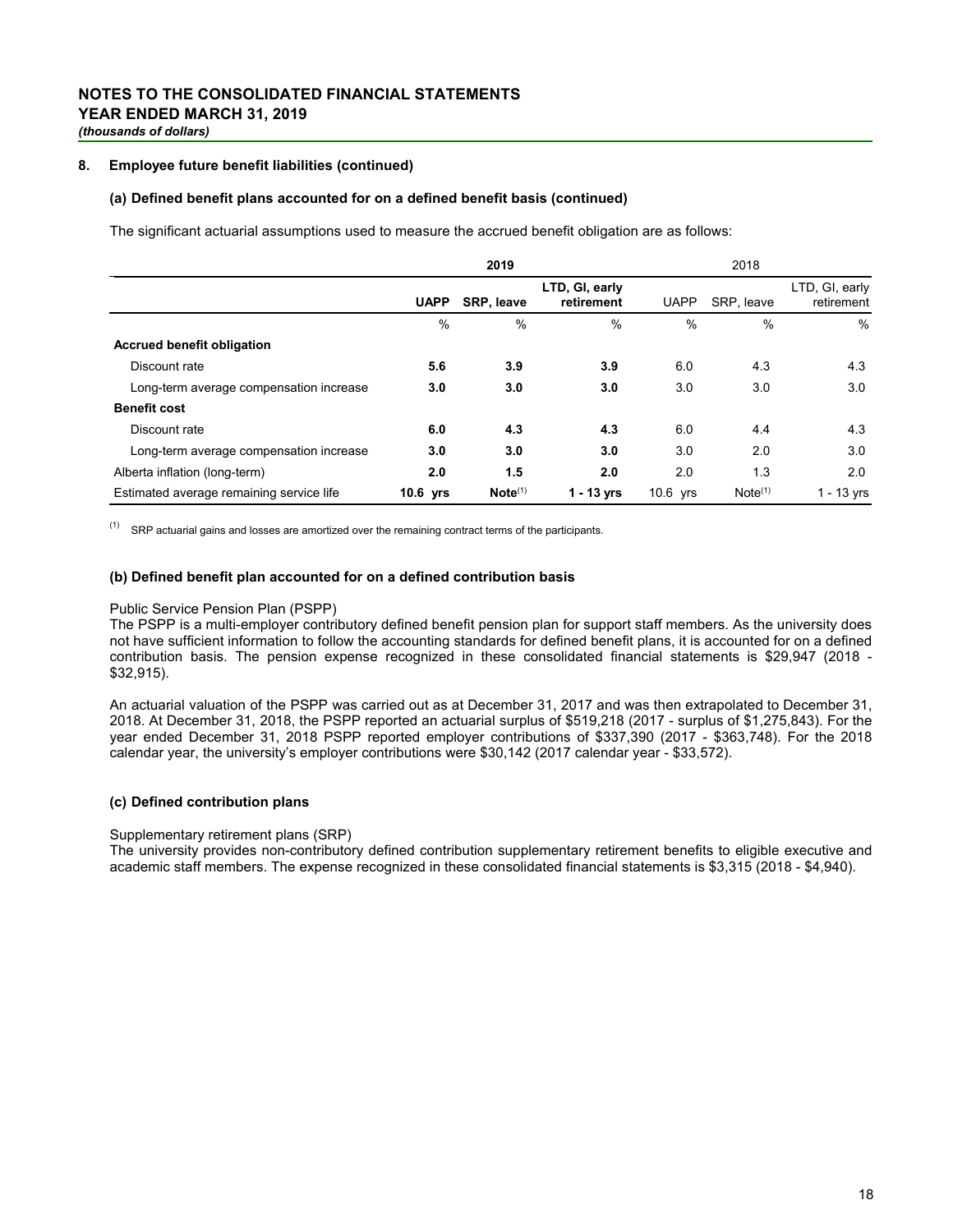# **9. Debt**

The following debt is with Alberta Capital Finance Authority and is measured at amortized cost:

|                                   | <b>Maturity Date</b>           | Interest rate % |   | 2019    | 2018    |
|-----------------------------------|--------------------------------|-----------------|---|---------|---------|
| Collateral                        |                                |                 |   |         |         |
| Title to land, building           | August 2024 - March 2048       | $2.815 - 6.000$ | S | 192.842 | 199,477 |
| Cash flows from facility          | May 2020 - December 2047       | $4.814 - 6.250$ |   | 44.629  | 47,126  |
| <b>General Security Agreement</b> | December 2028 - June 2042      | $2.420 - 3.623$ |   | 82.992  | 86,850  |
| None                              | December 2025 - September 2036 | $2.599 - 5.353$ |   | 15.334  | 16,853  |
| Balance, end of year              |                                |                 |   | 335,797 | 350.306 |

Interest expense on debt recognized in these consolidated financial statements is \$12,211 (2018 - \$10,538).

Land and buildings pledged as collateral have a net book value of \$293,236 (2018 - \$296,150).

Principal and interest payments are as follows:

|            | <b>Principal</b> | <b>Interest</b> | Total         |
|------------|------------------|-----------------|---------------|
| 2020       | \$<br>14,703     | \$<br>12,792    | \$<br>27,495  |
| 2021       | 15,337           | 12,159          | 27,496        |
| 2022       | 14,491           | 11,496          | 25,987        |
| 2023       | 15,092           | 10,896          | 25,988        |
| 2024       | 15.719           | 10,269          | 25,988        |
| Thereafter | 260.455          | 92,659          | 353,114       |
|            | \$<br>335,797    | \$<br>150,271   | \$<br>486,068 |

# **10. Deferred revenue**

|                                                   |                                                                    | 2019                                           |               |    | 2018       |
|---------------------------------------------------|--------------------------------------------------------------------|------------------------------------------------|---------------|----|------------|
|                                                   | <b>Unspent</b><br>externally<br>restricted grants<br>and donations | <b>Student</b><br>tuition and<br>other revenue | Total         |    | Total      |
| Balance, beginning of year                        | \$<br>517,937                                                      | \$<br>30,079                                   | \$<br>548.016 | \$ | 560,420    |
| Net change for the year                           |                                                                    |                                                |               |    |            |
| Grants, donations, endowment spending allocation  |                                                                    |                                                |               |    |            |
| and tuition                                       | 644,361                                                            | 359,492                                        | 1,003,853     |    | 952,429    |
| Transfers to spent deferred capital contributions | (58, 516)                                                          |                                                | (58, 516)     |    | (90, 238)  |
| Recognized as revenue                             | (555, 874)                                                         | (358, 721)                                     | (914, 595)    |    | (874, 595) |
| Net change for the year                           | 29,971                                                             | 771                                            | 30.742        |    | (12, 404)  |
| Balance, end of year                              | \$<br>547,908                                                      | \$<br>30,850                                   | \$<br>578,758 | S  | 548.016    |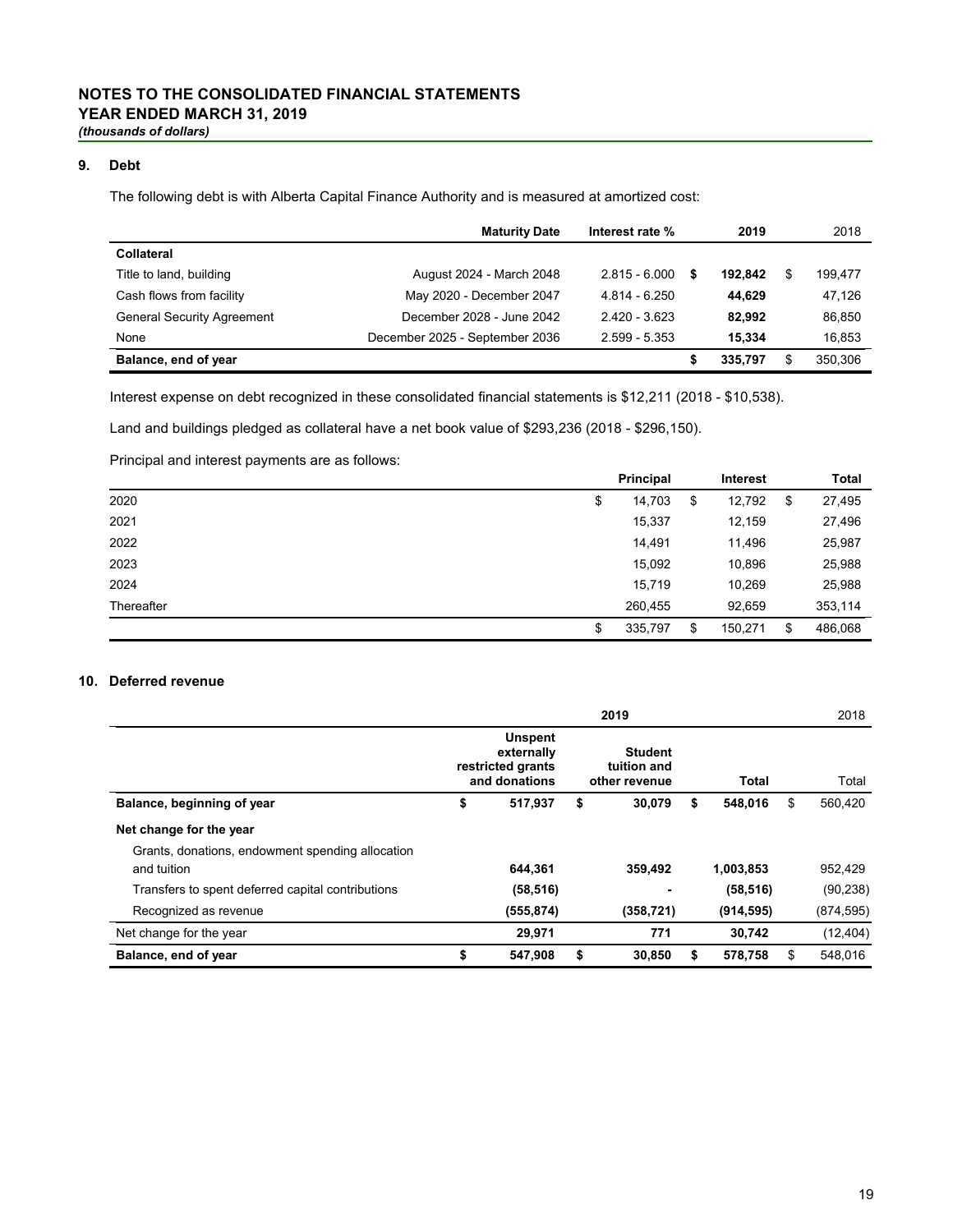# **NOTES TO THE CONSOLIDATED FINANCIAL STATEMENTS YEAR ENDED MARCH 31, 2019**

*(thousands of dollars)*

# **11. Tangible capital assets**

|                                 |                                      |                                          |    | 2019                  |      |        |                 | 2018            |
|---------------------------------|--------------------------------------|------------------------------------------|----|-----------------------|------|--------|-----------------|-----------------|
|                                 | <b>Buildings</b><br>and<br>utilities | Equipment,<br>furnishings<br>and systems |    | Learning<br>resources |      | Land   | Total           | Total           |
| Cost                            |                                      |                                          |    |                       |      |        |                 |                 |
| Beginning of year               | \$<br>3,610,860                      | \$<br>1,236,996                          | \$ | 452,477               | \$   | 84,027 | \$<br>5,384,360 | \$<br>5,330,697 |
| Acquisitions                    | 42,861                               | 57,299                                   |    | 24,406                |      |        | 124,566         | 197,860         |
| Disposals                       |                                      | (15, 767)                                |    | (150)                 |      | ۰      | (15, 917)       | (144, 197)      |
|                                 | 3,653,721                            | 1,278,528                                |    | 476,733               |      | 84,027 | 5,493,009       | 5,384,360       |
| <b>Accumulated amortization</b> |                                      |                                          |    |                       |      |        |                 |                 |
| Beginning of year               | 1,338,254                            | 977,186                                  |    | 336,891               |      | ٠      | 2,652,331       | 2,619,777       |
| Amortization expense            | 87,251                               | 63,449                                   |    | 21,306                |      | ٠      | 172,006         | 172,139         |
| Disposals                       |                                      | (15, 282)                                |    | (136)                 |      |        | (15, 418)       | (139, 585)      |
|                                 | 1,425,505                            | 1,025,353                                |    | 358,061               |      | ۰.     | 2,808,919       | 2,652,331       |
| Net book value, March 31, 2019  | \$<br>2,228,216                      | \$<br>253,175                            | S  | 118,672               | - \$ | 84,027 | \$<br>2,684,090 | \$<br>2,732,029 |
|                                 |                                      |                                          |    |                       |      |        |                 |                 |
| Net book value, March 31, 2018  | 2,272,606                            | \$<br>259,810                            | \$ | 115,586               | \$   | 84,027 | \$<br>2,732,029 |                 |

Included in buildings and utilities is \$18,548 (2018 - \$149,114) recognized as construction in progress, which is not amortized as the assets are not in service.

Acquisitions include in kind donations in the amount of \$3,673 (2018 - \$2,697).

The university holds library permanent collections and other permanent collections which include works of art, museum specimens, archival materials and maps. These collections are expensed and therefore are not included in tangible capital assets.

# **12. Spent deferred capital contributions**

Spent deferred capital contributions is comprised of externally restricted grants and donations spent on tangible capital assets, less amortization recognized as revenue.

|                                                                   |   | 2019      | 2018            |
|-------------------------------------------------------------------|---|-----------|-----------------|
| Balance, beginning of year                                        | S | 1,900,241 | \$<br>1,921,756 |
| Net change for the year                                           |   |           |                 |
| Transfers from unspent externally restricted grants and donations |   | 58,516    | 90,238          |
| Expended capital recognized as revenue                            |   | (111,570) | (111,753)       |
| Net change for the year                                           |   | (53,054)  | (21, 515)       |
| Balance, end of year                                              | S | 1,847,187 | \$<br>1,900,241 |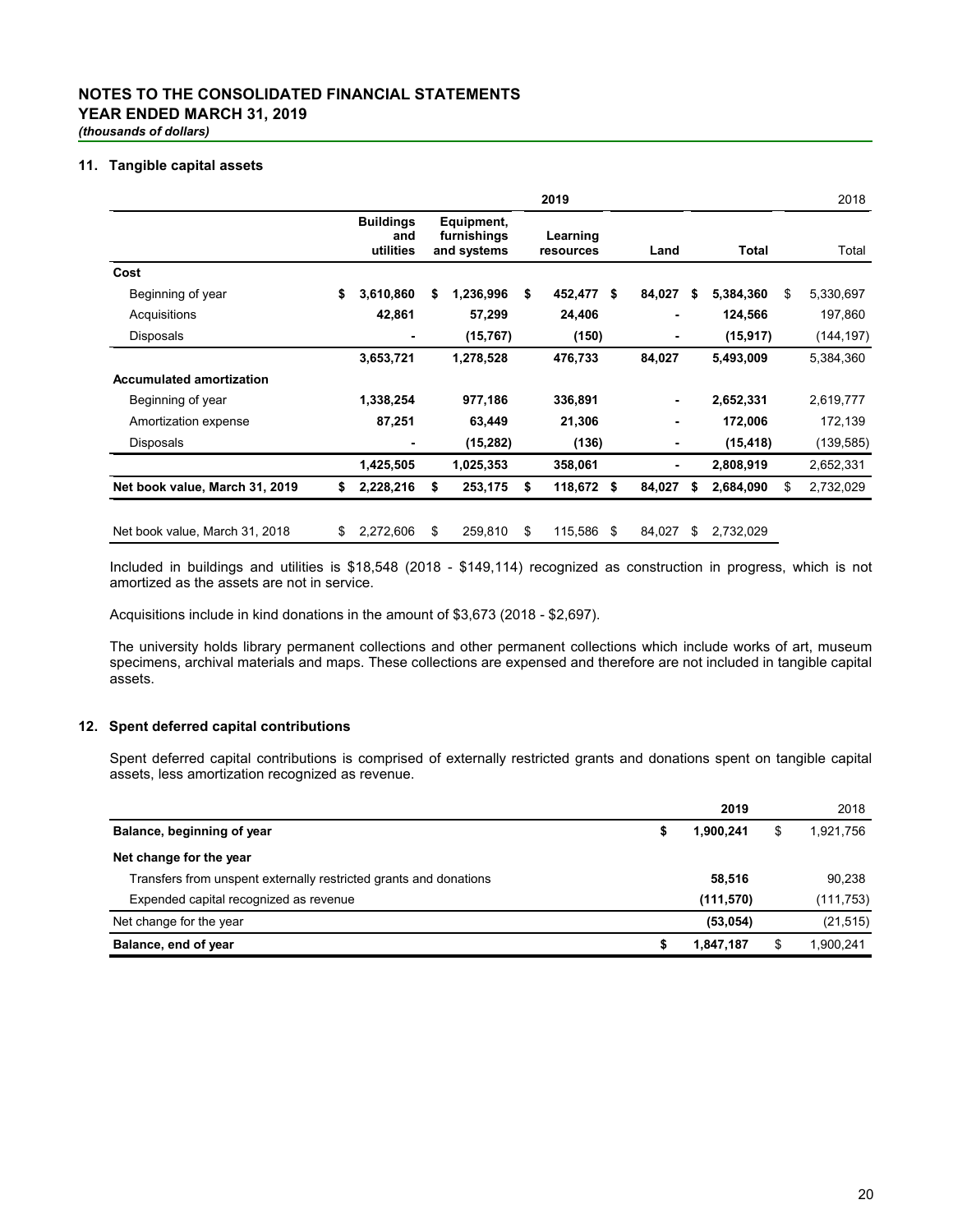# **NOTES TO THE CONSOLIDATED FINANCIAL STATEMENTS YEAR ENDED MARCH 31, 2019**

*(thousands of dollars)*

# **13. Net assets**

|                                           | <b>Unrestricted</b> | <b>Investment</b><br>in tangible<br>capital assets | Internally<br>restricted |      | <b>Endowments</b> |             | <b>Total</b> |
|-------------------------------------------|---------------------|----------------------------------------------------|--------------------------|------|-------------------|-------------|--------------|
| Net assets, March 31, 2017                | \$<br>(16,066)      | \$<br>584,980 \$                                   | $\overline{\phantom{0}}$ | \$   | 1,304,254         | \$1,873,168 |              |
| <b>Annual operating surplus</b>           | 52,800              |                                                    |                          |      |                   | 52,800      |              |
| <b>Endowments</b>                         |                     |                                                    |                          |      |                   |             |              |
| New donations                             |                     |                                                    |                          |      | 25,440            | 25,440      |              |
| Capitalized investment income             |                     |                                                    |                          |      | 27,740            | 27,740      |              |
| Transfer to endowments                    | (1,699)             |                                                    |                          |      | 1,699             |             |              |
| Tangible capital assets                   |                     |                                                    |                          |      |                   |             |              |
| Acquisitions                              | (103,063)           | 103,063                                            |                          |      |                   |             |              |
| Debt repayment                            | (12, 864)           | 12,864                                             |                          |      |                   |             |              |
| Debt - new financing                      | 88,394              | (88, 394)                                          |                          |      |                   |             |              |
| Amortization                              | 60,386              | (60, 386)                                          |                          |      |                   |             |              |
| Change in accumulated remeasurement gains | 6,272               |                                                    |                          |      | 20,401            | 26,673      |              |
| Net assets, March 31, 2018                | \$<br>74,160        | \$<br>552,127 \$                                   |                          | - \$ | 1,379,534         | \$2,005,821 |              |
| Annual operating surplus                  | 123,288             |                                                    |                          |      |                   | 123,288     |              |
| <b>Transfer to internally restricted</b>  | (55,051)            |                                                    | 55,051                   |      |                   |             |              |
| <b>Endowments</b>                         |                     |                                                    |                          |      |                   |             |              |
| New donations                             | ٠                   |                                                    |                          |      | 36,227            | 36,227      |              |
| Capitalized investment income             |                     |                                                    |                          |      | 39,236            | 39,236      |              |
| Transfer to endowments                    | (882)               |                                                    |                          |      | 882               |             |              |
| <b>Tangible capital assets</b>            |                     |                                                    |                          |      |                   |             |              |
| Acquisitions                              | (65, 606)           | 65,606                                             |                          |      |                   |             |              |
| Debt repayment                            | (13, 371)           | 13,371                                             |                          |      |                   |             |              |
| Debt - new financing                      | 16,837              | (16, 837)                                          |                          |      |                   |             |              |
| Amortization                              | 60,436              | (60, 436)                                          |                          |      |                   |             |              |
| Change in accumulated remeasurement gains | (1, 483)            |                                                    |                          |      | (23, 575)         | (25,058)    |              |
| Net assets, March 31, 2019                | \$<br>138,328       | \$<br>553,831 \$                                   | 55,051                   | \$   | 1,432,304         | \$2,179,514 |              |
|                                           |                     |                                                    |                          |      |                   |             |              |
| Net assets is comprised of:               |                     |                                                    |                          |      |                   |             |              |
| Accumulated surplus                       | \$<br>96,448        | \$<br>553,831 \$                                   | 55,051 \$                |      | 1,223,270         | \$1,928,600 |              |
| Accumulated remeasurement gains (1)       | 41,880              |                                                    |                          |      | 209,034           | 250,914     |              |
|                                           | \$<br>138,328       | \$<br>553,831                                      | \$<br>55,051             | \$   | 1,432,304         | \$2,179,514 |              |

(1) Accumulated remeasurement gains are unrealized gains which are not recognized as revenue until realized.

# **Internally restricted net assets**

Internally restricted net assets represent amounts set aside by the university's Board of Governors for an investment income reserve to ensure that future obligations can be fulfilled in the event of significant investment losses. This amount is not available for other purposes without the approval of the Board and does not have interest allocated to it.

|                           | 2019   |   | 2018 |
|---------------------------|--------|---|------|
| Investment income reserve | 55.051 | ັ | -    |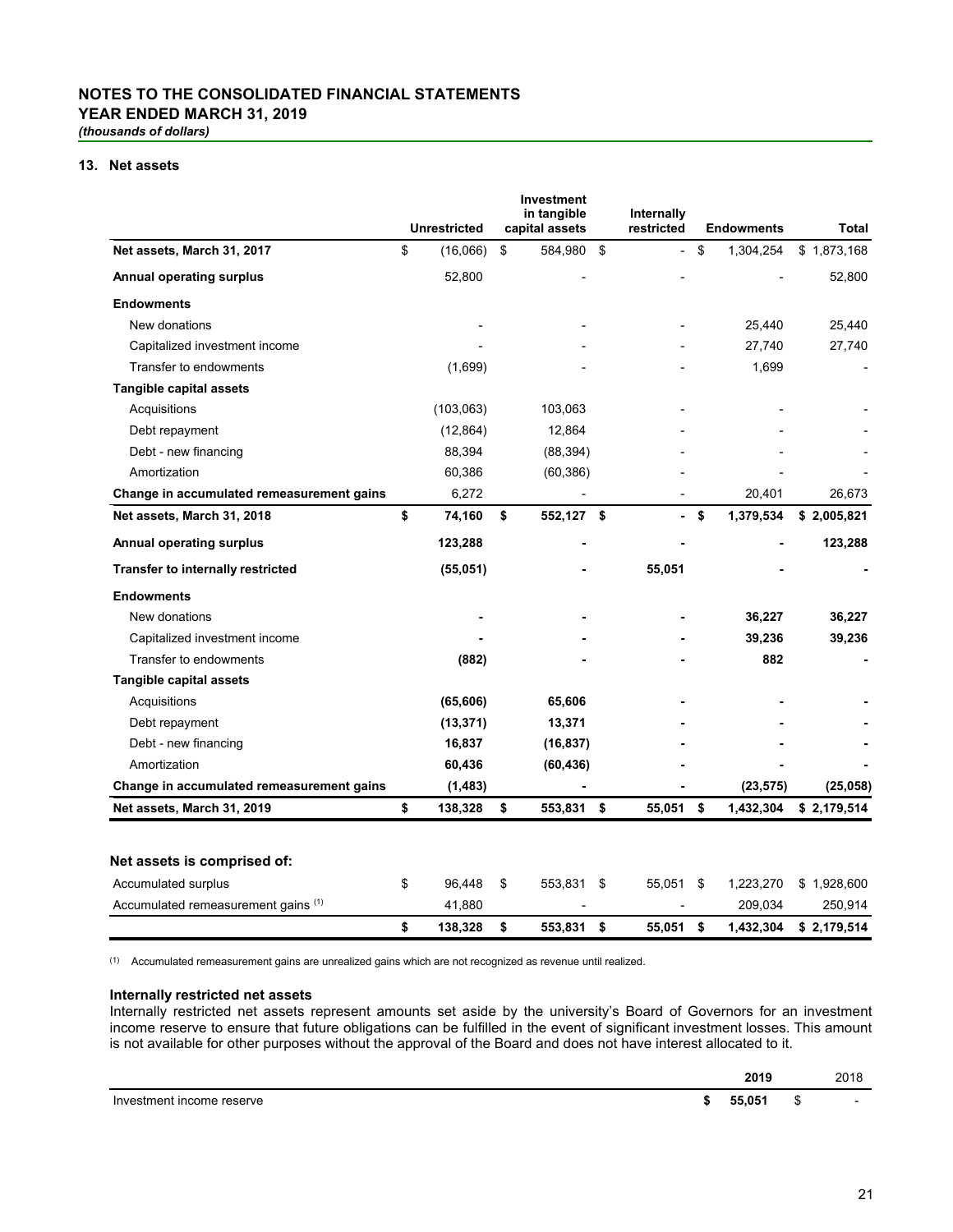## **14. Contingent assets**

The university has initiated a number of insurance claims arising in the normal course of business in which the outcomes may result in assets in the future. While the outcomes of these claims cannot be reasonably estimated at this time, the university believes that any settlement will not have a material effect on the financial position or the results of operations of the university. These contingent assets are not recognized in the consolidated financial statements.

# **15. Contingent liabilities**

- (a) The university is a defendant in a number of legal proceedings arising in the normal course of business. While the ultimate outcome and liability of these proceedings cannot be reasonably estimated at this time, the university believes that any settlement will not have a material adverse effect on the financial position or the results of operations of the university. Management has concluded that none of the claims meet the criteria for recognizing a liability.
- (b) The university has identified a potential liability related to the existence of asbestos in a number of its facilities. Although not a current health hazard, upon renovation or demolition of these facilities, the university may be required to take appropriate remediation procedures to remove the asbestos. As the university has no legal obligation to remove the asbestos in these facilities as long as the asbestos is contained and does not pose a public health risk, the fair value of the obligation cannot be reasonably estimated due to the indeterminate timing and scope of the removal. The asset retirement obligations for these facilities will be recognized in the period in which there is certainty that the renovation or demolition project will proceed and there is sufficient information to estimate fair value of the obligation.

# **16. Contractual rights**

Contractual rights are rights of the university to economic resources arising from contracts or agreements that will result in both assets and revenues in the future when the terms of those contracts or agreements are met.

Estimated amounts that will be received or receivable for each of the next five years and thereafter are as follows:

|                         | Operating<br>leases |     | Other<br>contracts | Total        |
|-------------------------|---------------------|-----|--------------------|--------------|
| 2020                    | \$<br>2,241         | \$  | 1,618              | \$<br>3,859  |
| 2021                    | 1,698               |     | 1,379              | 3,077        |
| 2022                    | 1,362               |     | 1,256              | 2,618        |
| 2023                    | 886                 |     | 1,229              | 2,115        |
| 2024                    | 295                 |     | 1,185              | 1,480        |
| Thereafter              | 418                 |     | 5,104              | 5,522        |
|                         | \$<br>6,900         | \$  | 11,771             | \$<br>18,671 |
|                         |                     |     |                    |              |
| Total at March 31, 2018 | \$<br>6,309         | -\$ | 12,257             | \$<br>18,566 |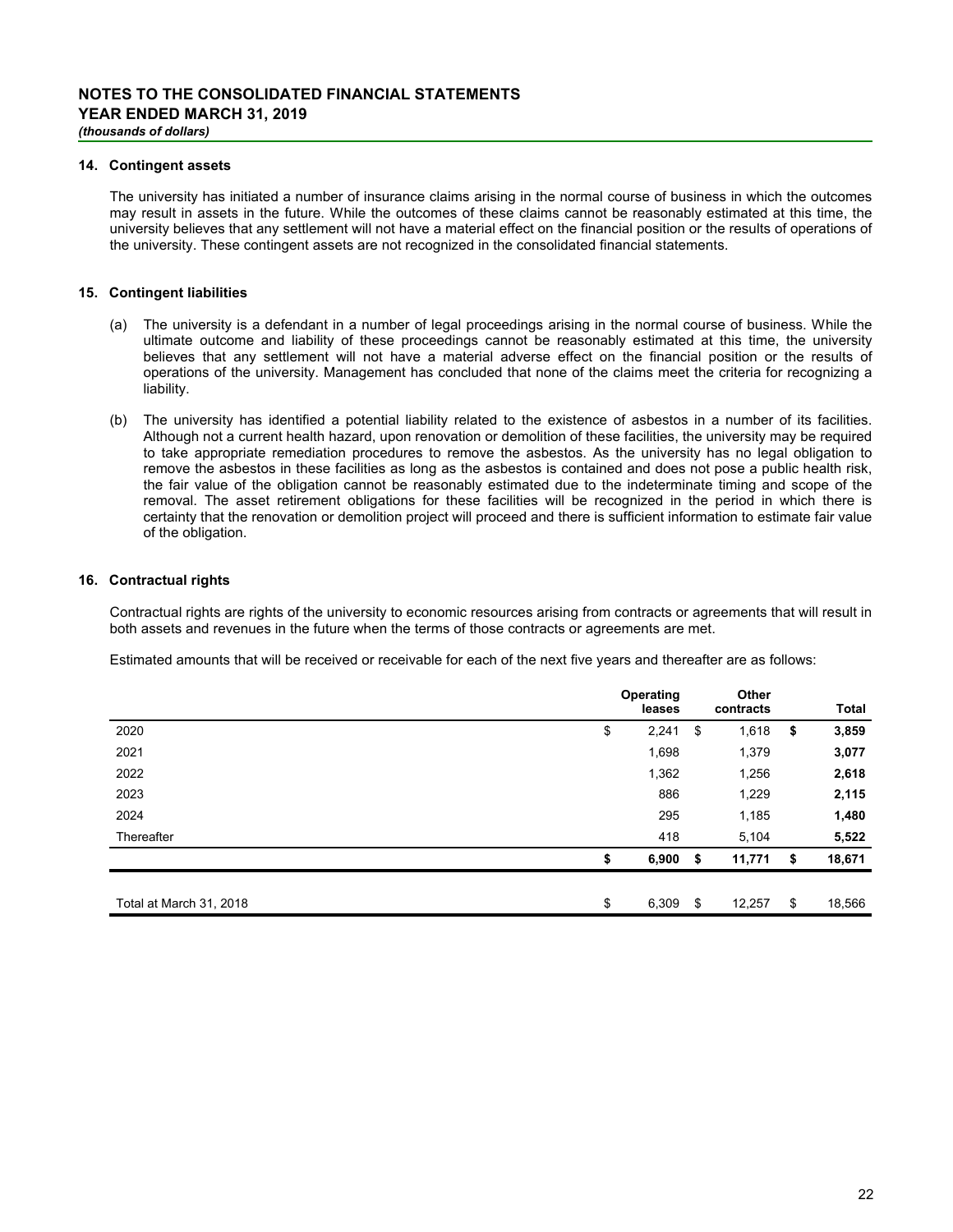### **17. Contractual obligations**

(a) The university has contractual obligations that will result in liabilities in the future when the terms of the contracts are met. The estimated aggregate amount payable for the unexpired terms of these contractual obligations are as follows:

|                         | Capital<br>projects      | <b>Service</b><br>contracts | Long-term<br>leases |    | Total   |
|-------------------------|--------------------------|-----------------------------|---------------------|----|---------|
| 2020                    | \$<br>140,728            | \$<br>99,009                | \$<br>4,408         | \$ | 244,145 |
| 2021                    | 126,569                  | 16,303                      | 3,390               |    | 146,262 |
| 2022                    | 110,263                  | 4,845                       | 2,443               |    | 117,551 |
| 2023                    | 78,750                   | 1,235                       | 1,756               |    | 81,741  |
| 2024                    | 23,827                   | 200                         | 1,598               |    | 25,625  |
| Thereafter              | $\overline{\phantom{0}}$ | $\overline{\phantom{a}}$    | 2,925               |    | 2,925   |
|                         | \$<br>480,137            | 121,592                     | \$<br>16,520        | \$ | 618,249 |
|                         |                          |                             |                     |    |         |
| Total at March 31, 2018 | \$<br>230.769            | \$<br>134.325               | \$<br>17.447        | S. | 382.541 |

The significant service contracts are as follows:

- In order to manage its exposure to the volatility in the electrical industry, the university has entered into contracts to fix a portion of its electrical cost. The three contracts (2018 - five contracts) with expenditures totaling \$16,212 (2018 - \$33,683) expire over the next three years.
- Effective August 1, 2015, the university entered into an agreement with an external party for dining and catering services. The agreement has one year remaining with a total estimated cost of \$13,867 (2018 - \$24,267).
- The university entered into agreements with two external parties for information technology support. The first agreement, effective July 1, 2015 for infrastructure management services, has two years remaining with a cost of \$5,625 (2018 - \$10,125). The second agreement, effective July 1, 2017 for application management services, has one year remaining with a cost of \$812 (2018 - \$4,057).
- Effective August 1, 2017, the university entered into an agreement with an external party for custodial services. The agreement has one year remaining with a cost of \$3,300 (2018 - \$12,960).
- (b) The university is one of 61 members of CURIE, the Canadian Universities Reciprocal Insurance Exchange, a selfinsurance reciprocal established to share the insurable property, liability, and errors and omissions risks of member universities. The projected cost of claims against the exchange is based on actuarial projections and is funded through members' premiums. As at December 31, 2018, CURIE had an accumulated surplus of \$79,338 (2017 - \$81,232), of which the university's pro rata share is approximately 7.34% (2018 - 7.33%). This accumulated surplus is not recognized in the consolidated financial statements.

# **18. Related parties**

The university is a related party to organizations within the Government of Alberta reporting entity. Related parties also include key management personnel, including the Board of Governors, and their close family members. Transactions with these entities and individuals are considered to be in the normal course of operations and are recorded at the exchange amount, which approximates fair value.

The university utilizes space provided by other related parties, mainly with Alberta Health Services. This space is provided at a nominal cost. Due to the unique physical and operating arrangements in place, the specialized nature of the space and the integrated nature of operations, the fair value of these lease arrangements cannot be reasonably determined.

The university has debt with Alberta Capital Finance Authority as described in (note 9).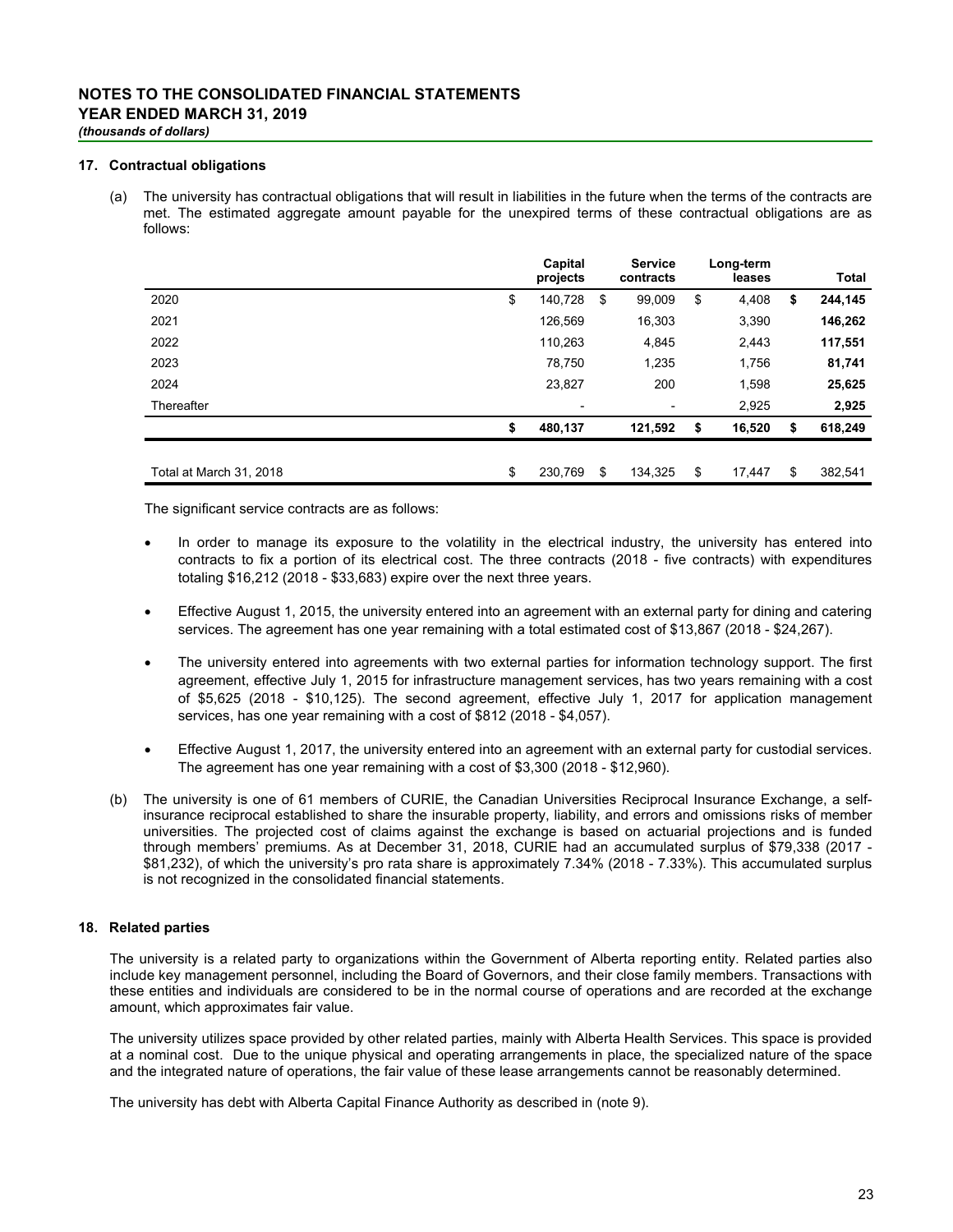# **NOTES TO THE CONSOLIDATED FINANCIAL STATEMENTS YEAR ENDED MARCH 31, 2019** *(thousands of dollars)*

# **19. Budget**

The university's 2018-19 budget was approved by the Board of Governors and was presented to the Minister of Advanced Education as part of the university's submission of its 2018-19 Comprehensive Institutional Plan.

# **20. Government transfers**

|                                                                         | 2019          | 2018          |
|-------------------------------------------------------------------------|---------------|---------------|
| <b>Government of Alberta grants</b>                                     |               |               |
| Advanced Education - Campus Alberta grant                               | \$<br>671,283 | \$<br>640,512 |
| Advanced Education - other grants                                       | 116,303       | 112,116       |
| Economic Development and Trade                                          | 66,217        | 83.569        |
| Alberta Health Services - Academic Medicine and Health Services Program | 52,668        | 45,648        |
| Alberta Health Services - other grants                                  | 5,022         | 5,234         |
| Health                                                                  | 24,928        | 22,497        |
| Other departments and agencies                                          | 17,989        | 13,716        |
|                                                                         | 954,410       | 923,292       |
| Expended capital recognized as revenue                                  | 67,238        | 67,270        |
| Deferred revenue                                                        | (75,005)      | (35, 218)     |
|                                                                         | \$<br>946,643 | \$<br>955,344 |
| Federal and other government grants                                     |               |               |
| Natural Sciences and Engineering Research Council                       | \$<br>52,643  | \$<br>53,132  |
| Canadian Institutes of Health Research                                  | 35,899        | 34,521        |
| Social Sciences and Humanities Research Council                         | 30,981        | 28,044        |
| Canada Foundation for Innovation                                        | 13,843        | 10,896        |
| Canada First Research Excellence Fund                                   | 13,090        | 9,701         |
| Canada Research Chairs                                                  | 12,430        | 13,352        |
| Other                                                                   | 46,458        | 37,681        |
|                                                                         | 205,344       | 187,327       |
| Expended capital recognized as revenue                                  | 18,242        | 20,122        |
| Deferred revenue                                                        | (13,686)      | (10, 667)     |
|                                                                         | \$<br>209,900 | \$<br>196,782 |

The university currently holds no funds (2018 - \$6,180) on behalf of Government of Alberta agencies and \$8,788 (2018 - \$3,572) on behalf of federal and other government agencies. These amounts are not recognized in the university's consolidated financial statements.

# **21. Expense by object**

|                                         | 2019<br><b>Budget</b> |               |    |           |
|-----------------------------------------|-----------------------|---------------|----|-----------|
|                                         | (Note 19)             | 2019          |    | 2018      |
| <b>Salaries</b>                         | \$<br>992,918         | \$<br>942.685 | S  | 944,064   |
| Employee benefits                       | 193,909               | 184.786       |    | 192,156   |
| Materials, supplies and services        | 310.552               | 276,808       |    | 270,994   |
| Scholarships and bursaries              | 116.417               | 125.476       |    | 120,039   |
| Maintenance and repairs                 | 92,566                | 93,620        |    | 125,318   |
| <b>Utilities</b>                        | 55,904                | 46.829        |    | 52,214    |
| Amortization of tangible capital assets | 181.878               | 172.006       |    | 172,139   |
|                                         | \$<br>1,944,144       | \$1,842,210   | \$ | 1,876,924 |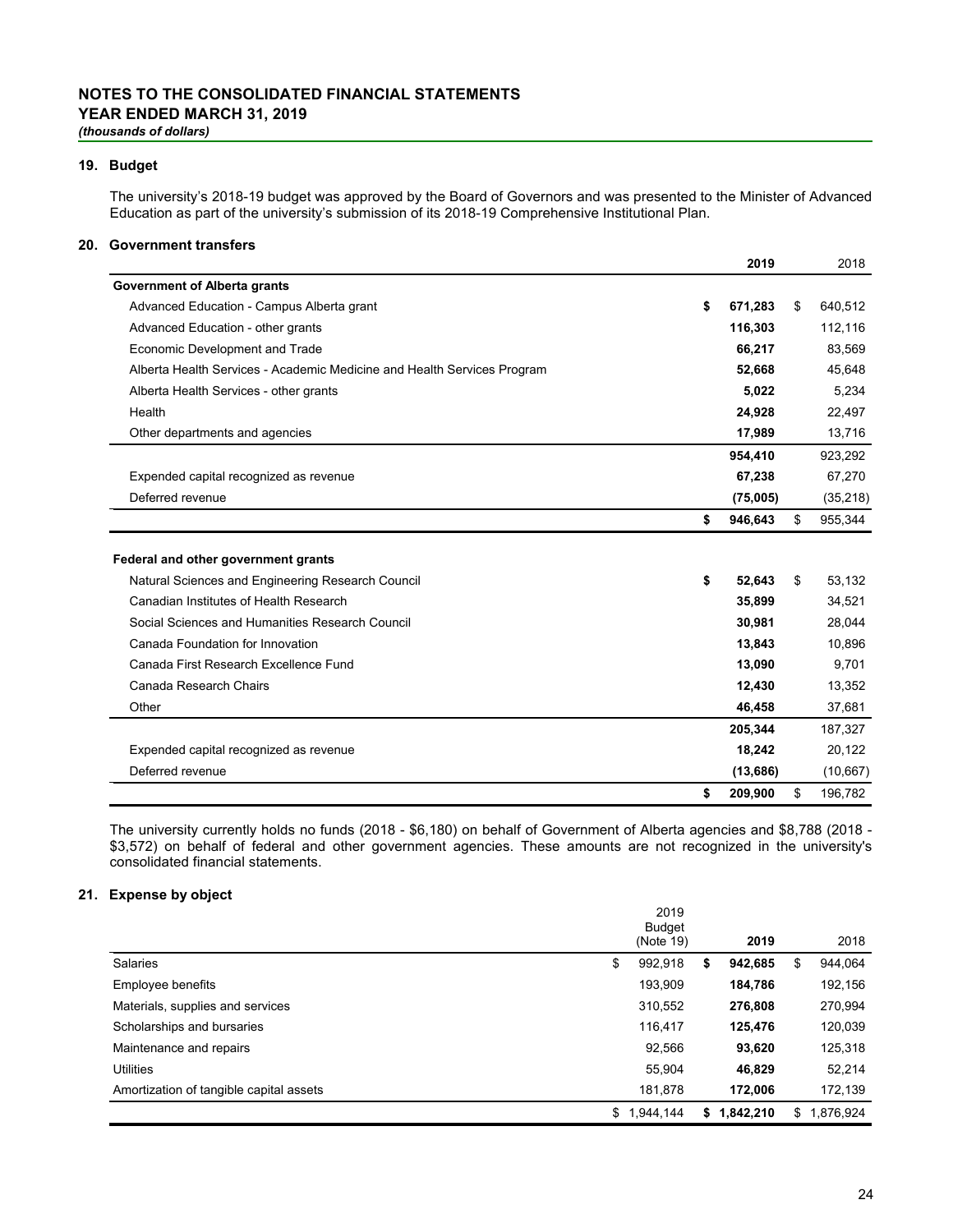# **NOTES TO THE CONSOLIDATED FINANCIAL STATEMENTS YEAR ENDED MARCH 31, 2019**

*(thousands of dollars)*

# **22. Salaries and employee benefits**

|                                             |    |                                                             |    |                            |    |                                        |    | 2019                                   |    |                                        |    |                          |     |
|---------------------------------------------|----|-------------------------------------------------------------|----|----------------------------|----|----------------------------------------|----|----------------------------------------|----|----------------------------------------|----|--------------------------|-----|
|                                             |    | <b>Base</b><br>Other cash<br>salary $(5)$<br>benefits $(6)$ |    | Non-cash<br>benefits $(7)$ |    | Non-cash<br>benefits<br>(DB SRP) $(8)$ |    | Non-cash<br>benefits<br>(DC SRP) $(9)$ |    | Non-cash<br>benefits<br>(leave) $(10)$ |    | Total                    |     |
| Governance (1)                              |    |                                                             |    |                            |    |                                        |    |                                        |    |                                        |    |                          |     |
| <b>Board of Governors</b>                   | \$ |                                                             | \$ | ٠                          | \$ | $\blacksquare$                         | \$ | $\blacksquare$                         | \$ | ۰                                      | \$ |                          |     |
| <b>Executive</b>                            |    |                                                             |    |                            |    |                                        |    |                                        |    |                                        |    |                          |     |
| President                                   |    | 500                                                         |    | 170                        |    | 50                                     |    | 30                                     |    | 47                                     |    | 99                       | 896 |
| Provost and Vice-President (Academic) (11)  |    | 415                                                         |    | $\overline{\phantom{a}}$   |    | 43                                     |    | ٠                                      |    | 43                                     |    | $\overline{\phantom{a}}$ | 501 |
| Vice-President (Research) (2)               |    | 367                                                         |    | 10                         |    | 46                                     |    | $\blacksquare$                         |    | 25                                     |    | 58                       | 506 |
| Vice-President (Facilities and Operations)  |    | 370                                                         |    | 9                          |    | 42                                     |    | $\blacksquare$                         |    | 27                                     |    | 39                       | 487 |
| Vice-President (Finance and Administration) |    | 375                                                         |    | 9                          |    | 52                                     |    | $\blacksquare$                         |    | 25                                     |    | 41                       | 502 |
| Vice-President (University Relations)       |    | 350                                                         |    | 9                          |    | 41                                     |    | $\blacksquare$                         |    | 26                                     |    | 35                       | 461 |
| Vice-President (Advancement) (3)            |    | 305                                                         |    | 29                         |    | 41                                     |    | $\overline{\phantom{a}}$               |    | 20                                     |    | 22                       | 417 |

|                                             | 2018                 |     |                              |                          |                            |                          |                                             |                          |                                        |    |                                          |                          |    |       |
|---------------------------------------------|----------------------|-----|------------------------------|--------------------------|----------------------------|--------------------------|---------------------------------------------|--------------------------|----------------------------------------|----|------------------------------------------|--------------------------|----|-------|
|                                             | Base<br>salary $(5)$ |     | Other cash<br>benefits $(6)$ |                          | Non-cash<br>benefits $(7)$ |                          | Non-cash<br>benefits<br>$(DB$ SRP $)$ $(8)$ |                          | Non-cash<br>benefits<br>(DC SRP) $(9)$ |    | Non-cash<br>benefits<br>$(leave)$ $(10)$ |                          |    | Total |
| Governance (1)                              |                      |     |                              |                          |                            |                          |                                             |                          |                                        |    |                                          |                          |    |       |
| <b>Board of Governors</b>                   | \$                   | ۰   | \$                           | $\sim$                   | \$                         | $\overline{\phantom{a}}$ | \$                                          | $\overline{\phantom{a}}$ | \$                                     | ۰  | \$                                       |                          | \$ |       |
| <b>Executive</b>                            |                      |     |                              |                          |                            |                          |                                             |                          |                                        |    |                                          |                          |    |       |
| President                                   |                      | 500 |                              | 95                       |                            | 50                       |                                             | 27                       |                                        | 47 |                                          | 97                       |    | 816   |
| Provost and Vice-President (Academic) (11)  |                      | 415 |                              | $\overline{\phantom{a}}$ |                            | 42                       |                                             |                          |                                        | 28 |                                          | $\overline{\phantom{a}}$ |    | 485   |
| Vice-President (Research) (2)               |                      | 334 |                              | ٠                        |                            | 32                       |                                             | 36                       |                                        | 12 |                                          | 39                       |    | 453   |
| Vice-President (Facilities and Operations)  |                      | 370 |                              | 9                        |                            | 41                       |                                             | ٠                        |                                        | 14 |                                          | 35                       |    | 469   |
| Vice-President (Finance and Administration) |                      | 375 |                              | 10                       |                            | 51                       |                                             | ۰                        |                                        | 21 |                                          | 37                       |    | 494   |
| Vice-President (University Relations) (4)   |                      | 313 |                              | 22                       |                            | 40                       |                                             | $\overline{\phantom{a}}$ |                                        | 14 |                                          | 23                       |    | 412   |
| Vice-President (Advancement)                |                      | 375 |                              | 9                        |                            | 41                       |                                             | ٠                        |                                        | 26 |                                          | 35                       |    | 486   |

(1) The Chair and Members of the Board of Governors receive no remuneration for participation on the Board.

(2) In 2019 and 2018, two individuals held this position. The interim Vice-President (Research) did not participate in any executive benefit programs except the DC SRP.

(3) In 2019, two individuals held this position. The interim Vice-President (Advancement) did not participate in any executive benefit programs except the DC SRP.

(4) The interim Vice-President (University Relations) did not participate in any executive benefit programs until becoming Vice-President (University Relations) in July 2017.

(5) Base salary includes pensionable base pay for all executive.

(6) Other cash benefits include academic executive allowances, salary supplements, performance pay, market supplements, car allowances, mobile allowances and relocation allowances.

(7) Non-cash benefits include the university's share of all employee benefits and contributions or payments made on behalf of employees including pension, group life insurance, employee and family assistance program, critical illness, supplementary health care, short and long-term disability plans, and dental plan. Benefits for some of the executive also include supplemental life insurance and forgivable housing loans.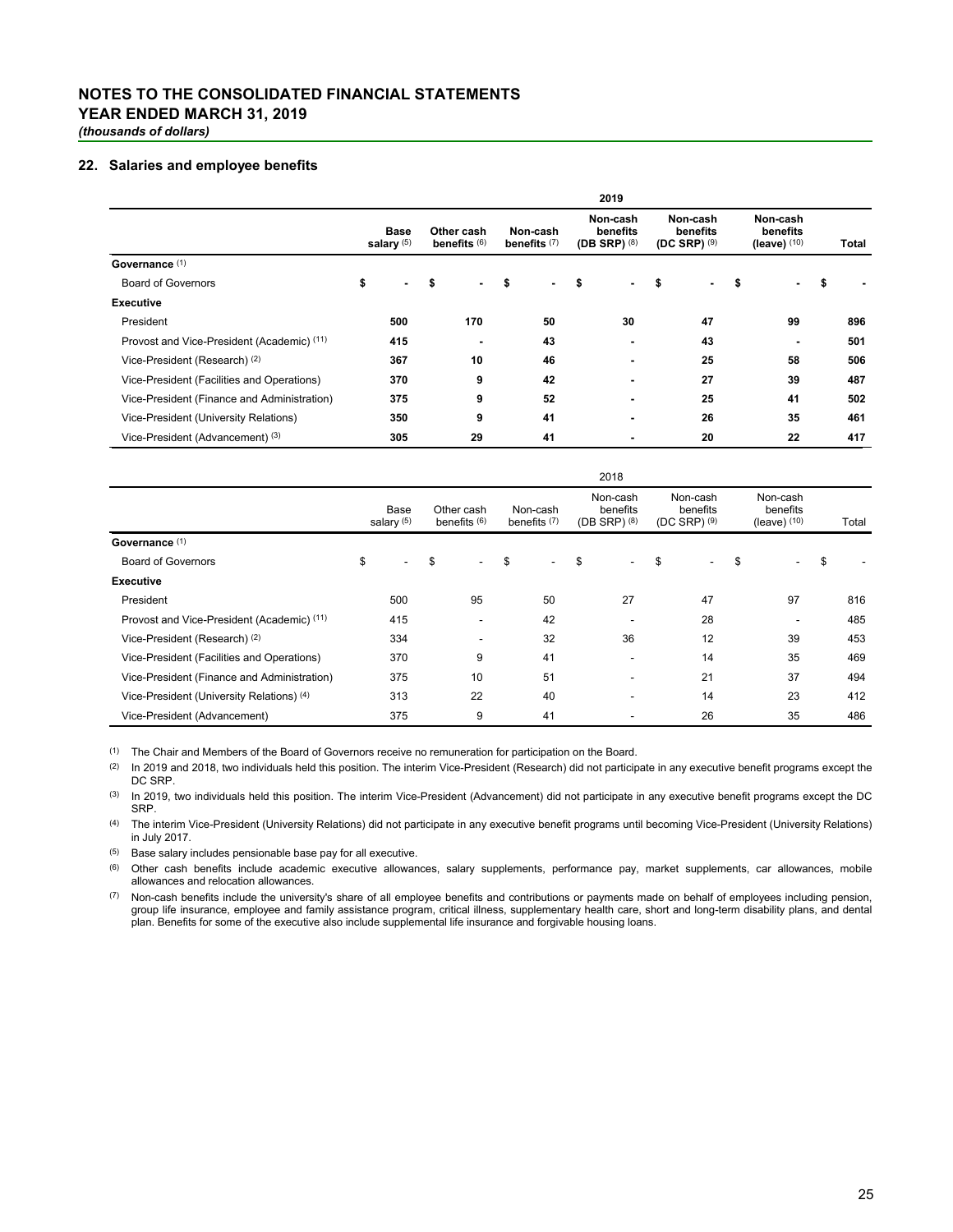#### **22. Salaries and employee benefits (continued)**

<sup>(8)</sup> Under the terms of the Defined Benefit Supplementary Retirement Plan (DB SRP), the executive may receive supplemental payments. Retirement arrangement costs as detailed below are not cash payments in the period but are period expenses for the rights to future compensation. Costs shown reflect the total estimated cost to provide supplementary retirement benefits. The DB SRP provides future benefits to participants based on years of service and earnings. The cost of these benefits is actuarially determined using the projected benefit method pro rated on service, a market interest rate, and other assumptions included in the Canadian Institute of Actuaries' lump sum commuted value standard. Net actuarial gains and losses of the benefit obligations are amortized over the remaining terms of the participants' contracts. Current service cost is the actuarial present value of the benefits earned in the current year. The DB SRP was closed to new members effective June 30, 2014.

The DB SRP current service cost and accrued benefit obligation is as follows:

|                |                                                             | 2018                             |                  |                             | 2019 |                                    |  |                                       |  |
|----------------|-------------------------------------------------------------|----------------------------------|------------------|-----------------------------|------|------------------------------------|--|---------------------------------------|--|
|                | Years of<br>eligible<br>University of<br>Alberta<br>service | Accrued<br>benefit<br>obligation | Service<br>costs | Interest and<br>other costs |      | <b>Actuarial</b><br>(gain)<br>loss |  | Accrued<br>benefit<br>obligation (8b) |  |
| President (8a) | 3.8                                                         | \$<br>69                         | 26               |                             |      | $\overline{\phantom{a}}$           |  | 99                                    |  |

(8a) The DB SRP was closed to new members effective June 30, 2014. However, a portion of the supplementary retirement benefit for the current President is calculated on a defined benefit basis, and the liability will be disclosed on this basis as service is provided.

(8b) The significant actuarial assumptions used to measure the accrued benefit obligation are disclosed in (note 8).

(9) Under the terms of the executive Defined Contribution Supplementary Retirement Plan (DC SRP), the executive may receive supplemental payments. Retirement arrangement costs as detailed below are not cash payments in the period but are period expenses for the rights to future compensation. Costs shown reflect the total cost to provide supplementary retirement benefits. The DC SRP provides future benefits to participants based on the value of the contributions at the end of their service. The cost of these benefits is calculated based on pensionable salary multiplied by a factor based on age and service. The DC SRP was introduced effective July 1, 2014, for all executives commencing employment on or after that date.

The DC SRP current service cost and obligation is as follows:

|                                             |                                                             | 2018                 |                         | 2019 |                                             |    |                             |
|---------------------------------------------|-------------------------------------------------------------|----------------------|-------------------------|------|---------------------------------------------|----|-----------------------------|
|                                             | Years of<br>eligible<br>University of<br>Alberta<br>service | DC SRP<br>obligation | <b>Service</b><br>costs |      | Interest and<br>investment<br>earnings (9c) |    | <b>DC SRP</b><br>obligation |
| President                                   | 3.8                                                         | \$<br>133            | 46                      |      |                                             | \$ | 180                         |
| Provost and Vice-President (Academic)       | 3.8                                                         | 83                   | 42                      |      |                                             |    | 126                         |
| Interim Vice-President (Research) (9a)      | 0.8                                                         | 12                   |                         |      |                                             |    | 13                          |
| Vice-President (Research)                   | 0.9                                                         | ٠                    | 23                      |      |                                             |    | 24                          |
| Vice-President (Facilities and Operations)  | 2.6                                                         | 27                   | 26                      |      |                                             |    | 54                          |
| Vice-President (Finance and Administration) | 2.4                                                         | 37                   | 25                      |      |                                             |    | 62                          |
| Vice-President (University Relations)       | 1.8                                                         | 14                   | 25                      |      |                                             |    | 40                          |
| Former Vice-President (Advancement) (9b)    | 3.2                                                         | 57                   | 15                      |      | (1)                                         |    | 71                          |
| Interim Vice-President (Advancement)        | 0.4                                                         |                      | 6                       |      |                                             |    | 6                           |

(9a) Includes service to April 30, 2018 and the DC SRP obligation shown is at April 30, 2018.

(9b) Includes service to October 31, 2018 and the DC SRP obligation shown is at October 31, 2018.

(9c) Contributions are made on an annual basis at the end of the plan (calendar) year. Interest is paid in lieu of contributions being made every month. Investment earnings are distributed to each plan participant based on the overall return of the plan's investments.